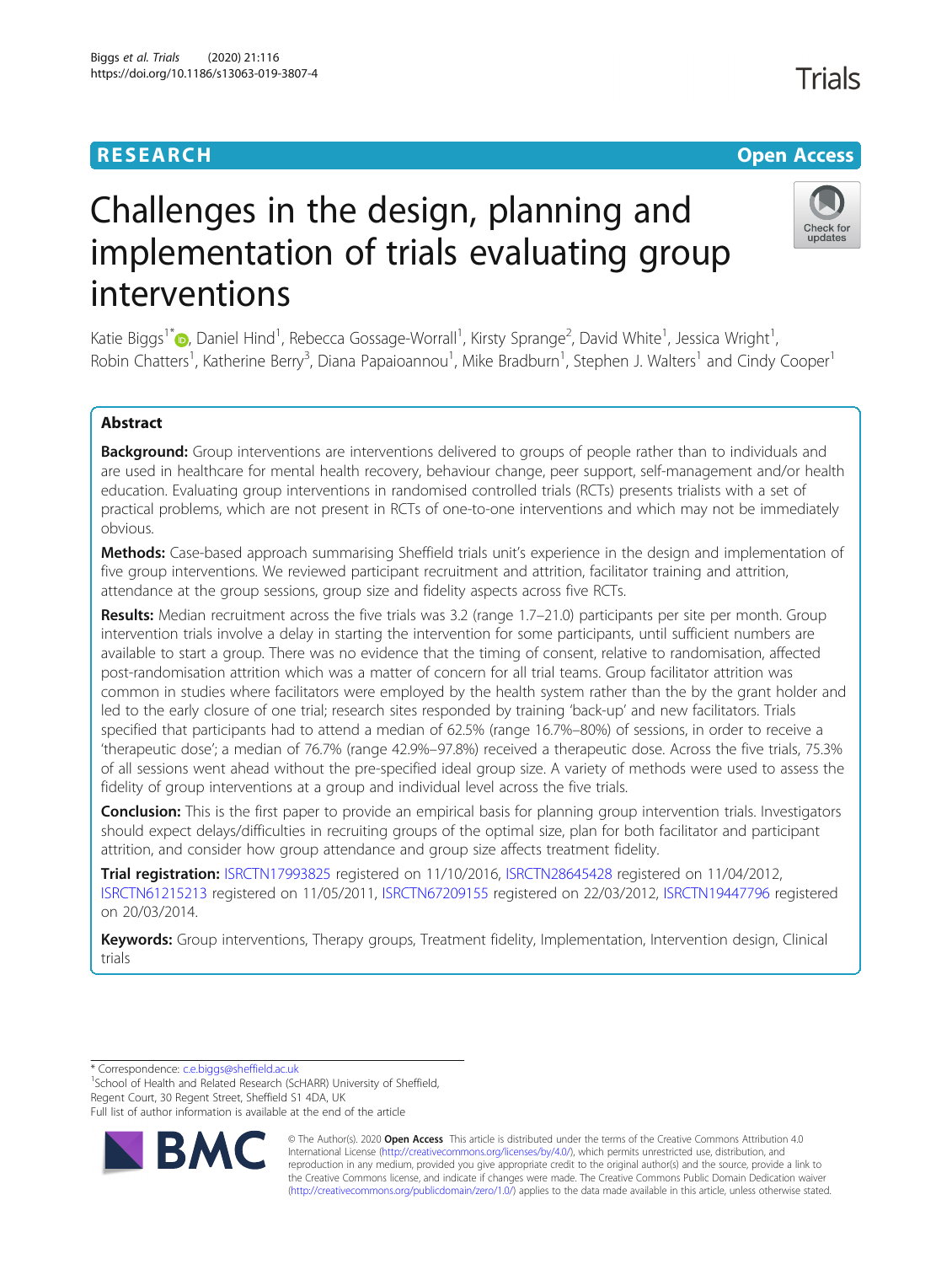#### Included trials

JtD [\[1](#page-13-0)] Journeying through Dementia.

LM [[2\]](#page-13-0) Lifestyle Matters.

PLINY [\[3](#page-13-0)] Putting Life IN Years.

REPOSE [[4\]](#page-13-0) Relative Effectiveness of Pumps Over Structured Education.

STEPWISE [[5\]](#page-13-0) STructured lifestyle Education for People WIth SchizophrEnia.

# Background

#### Group interventions in healthcare

Group interventions are used as an alternative, or in addition to, interventions delivered to individuals in healthcare [\[6,](#page-14-0) [7](#page-14-0)] and involve an intervention delivered to small groups of people by one or more group leaders rather than to individuals; this includes activity, support, problem solving/educational and psychodynamic groups, but does not includes task or work groups or large education groups [[8](#page-14-0)]. Originally focusing on mental health recovery [[6\]](#page-14-0), they now often also focus on behaviour change, peer support, selfmanagement and/or health education [[7](#page-14-0)].

Group interventions can present opportunities for costs savings by treating more than one person at the same time. In addition, advocates of group interventions have proposed mechanisms of action that are important for behaviour change that arise from being in a group that are not present in individual therapies, such as inter-personal change processes, universalisation, social comparison, social learning and modelling  $[6, 7, 9, 10]$  $[6, 7, 9, 10]$  $[6, 7, 9, 10]$  $[6, 7, 9, 10]$  $[6, 7, 9, 10]$  $[6, 7, 9, 10]$  $[6, 7, 9, 10]$ . The role of group process and dynamics in these mechanisms is contested, with some believing that these mechanisms of action can be triggered by individual–therapist interaction [[11](#page-14-0)] and others proposing that the group aspect is an essential part of the intervention [[12](#page-14-0)].

Mixed evidence exists for the effectiveness of group interventions. Group interventions improve health outcomes compared to individual therapy in smoking cessation [\[13\]](#page-14-0), breastfeeding [[14\]](#page-14-0) and weight management [[15,](#page-14-0) [16\]](#page-14-0); compared to usual care or no intervention in diabetes [\[17](#page-14-0)]; and, are equally effective as individual therapy in obsessive-compulsive disorder [[18\]](#page-14-0).

Clinically effective group interventions do not always lead to anticipated cost savings compared to individual treatments, with trade-offs between numbers of patients treated and the duration or quality of the programmes [[19,](#page-14-0) [20\]](#page-14-0). Compared with an individual modality, cognitive behavioural therapy for insomnia [[21\]](#page-14-0) and weight management [[15](#page-14-0)] groups were found to be costeffective, whereas smoking cessation groups were not [[13\]](#page-14-0). Particularly in mental health, there is some concern that the cost-effectiveness of group interventions compares poorly with one-to-one therapy [[22](#page-14-0)–[26](#page-14-0)]. It is also said that certain populations may not be suited to group therapy, including those with communication problems, disruptive behaviour or co-morbidities that make it hard to relate to other group members [\[25\]](#page-14-0).

Group interventions in healthcare tend to be small groups which involve interaction between members [[8](#page-14-0)]. Small groups are said to move through five stages: the establishment of ground rules; conflict; cohesion; structure supportive of task performance; and, termination [[7](#page-14-0), [27](#page-14-0), [28](#page-14-0)]. This staged development is sometimes used as an argument for closing group membership after initial sessions, notwithstanding member attrition, which is common [[29](#page-14-0)]. Optimal group size for group interventions is said to depend on the type and duration of therapy, as well as the target population. There is consensus that ideal group size is 7–8 members, with a range of 5–10 members [[6,](#page-14-0) [30](#page-14-0)–[33](#page-14-0)]. Groups with five or more members allow the formation of meaningful relationships [[34](#page-14-0)] and cohesive group functioning  $[6]$ . Although some maintain that therapeutic benefit can be derived in groups with < 5 members  $[35, 36]$  $[35, 36]$  $[35, 36]$  $[35, 36]$ , there is evidence that with  $\lt 5$  members, interaction, group identity, attendance and group image is poor [[6](#page-14-0), [37](#page-14-0)]. Upper limits to group size may depend on how many people a therapist can practically man-age [[38](#page-14-0)] but it has been found that fewer verbal interrelationships occur  $[33]$  in groups with  $> 8$  members, and social fission [\[39\]](#page-14-0) and conflict [\[40\]](#page-14-0) are more common in larger groups.

#### Evaluation of group interventions

In addition to well-documented statistical concerns around therapist effects and clustering [[41\]](#page-14-0), a number of approaches to evaluating group interventions have been proposed. Recognising that the design, evaluation and reporting of group interventions require additional information to that which is routinely collated for individual interventions, Hoddinott and colleagues developed a framework [[19\]](#page-14-0) to supplement the Medical Research Council (MRC) guidance on complex interventions [\[42\]](#page-14-0). For instance, in addition to the intervention content and theory, which would be the same in one-to-one delivery, documentation of group membership and maintenance processes (planning, setting up, organising and sustaining the group), as well as well as the leader/member attributes are pivotal to understanding how the intervention works. Borek and colleagues developed a checklist for the reporting of group-based behaviour change interventions and a framework detailing the mechanisms of action for group interventions, which helps researchers describe intervention design and content, participants and facilitators, and to determine the mechanisms of action present in group interventions [[10,](#page-14-0) [43\]](#page-14-0).

This paper is intended as a supplement to these developments and outlines practical challenges to the implementation of group-based therapies in randomised controlled trials (RCTs). The data provide a 'reference-class' – data from past, similar projects which can be used for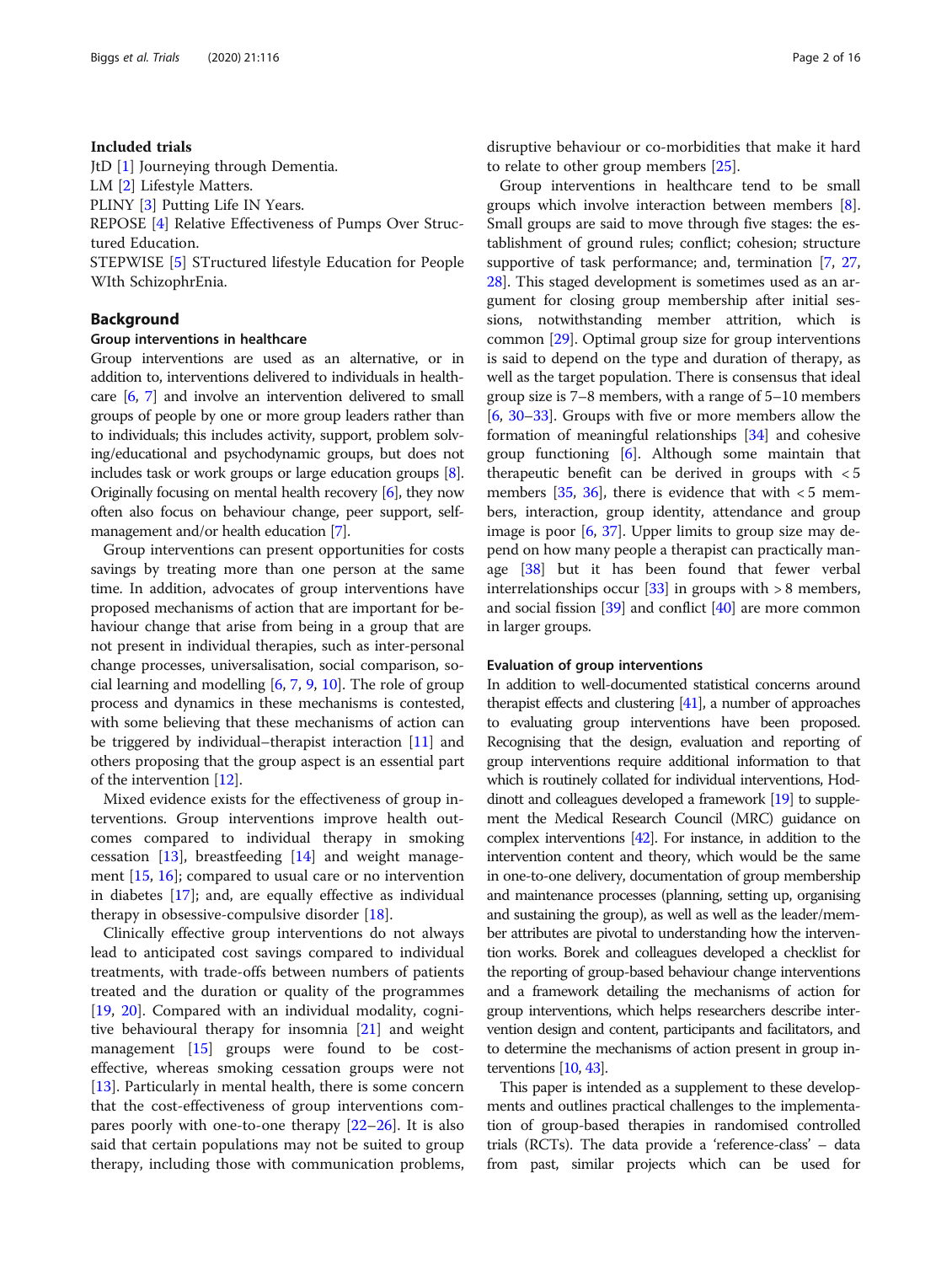forecasting [\[44](#page-14-0)]. Researchers can use reference class data to plan and manage trials as well as forecast contingencies related to: participant recruitment, randomisation and attrition; the demand and supply aspects of intervention delivery; therapeutic dose; group size; and process evaluation.

The aim of the present paper is to provide practical guidance to the implementation of group-based intervention randomised trials based on previous experience of five group intervention trials conducted by the Sheffield Clinical Trial Research Unit (CTRU).

#### **Objectives**

The primary objective is to present reference class data specific to group intervention trials on participant recruitment and attrition, facilitator training and attrition, group attendance, therapeutic dose and group size.

The secondary objectives are to provide explanations and potential solutions for problems observed in group intervention trials which are substantively different to those observed in studies of individual-level interventions.

#### Methods

#### Case studies

A case-based approached was adopted to present the challenges of implementing group interventions in five RCTs  $[1-5]$  $[1-5]$  $[1-5]$  $[1-5]$  evaluating group interventions (Table 1) managed by Sheffield CTRU [\[45\]](#page-14-0)—a UK Clinical Research Collaboration (UKCRC)-registered clinical trial unit managing phase III RCTs of a range of interventions across varied research areas. The CTRU has managed a number of evaluations of complex interventions, including five completed group intervention trials.

Data were collated from trial reports and journal articles, from the trial data held in Sheffield CTRU and from the study managers; descriptive statistics are presented.

Of the included trials, one was cluster-randomised [[4\]](#page-13-0) and all others were individually randomised. Lifestyle Matters [[2\]](#page-13-0) (LM) was a two-centre trial assessing a psychosocial group intervention to promote healthy ageing in adults aged  $\geq 65$  years with reasonable cognition. Putting Life IN Years [[3\]](#page-13-0) (PLINY) was a single-centre RCT that aimed to evaluate a group telephone-befriending intervention to prevent loneliness in adults aged  $\geq$  75 years with reasonable cognition. Relative Effectiveness of Pumps Over Structured Education [[4\]](#page-13-0) (REPOSE) was an eight-centre cluster RCT assessing an existing group educational course for use with multiple daily injections compared to the same intervention adapted for use with a pump for adults aged  $\geq 18$  years with type 1 diabetes. The STructured lifestyle Education for People WIth SchizophrEnia [[5](#page-13-0)] (STEPWISE) RCT ran in 10 mental health organisations and evaluated a group structured

weight management lifestyle education intervention in adults aged  $\geq 18$  years with schizophrenia, schizoaffective disorder or first episode psychosis. Journeying through Dementia [[1\]](#page-13-0) (JtD) was a 13-centre RCT assessing a group intervention designed to support people in the early stages of dementia to maintain independence. All trials took place in the UK.

Various methods for recruitment were used in these trials and some studies used more than one method [[1](#page-13-0)– [3\]](#page-13-0), including: mail-outs via general practitioners (GPs)/ NHS care teams  $[1-4]$  $[1-4]$  $[1-4]$  $[1-4]$ ; mail-outs to the research cohort  $[1, 3]$  $[1, 3]$  $[1, 3]$  $[1, 3]$  $[1, 3]$ ; referrals via NHS care teams  $[1, 4, 5]$  $[1, 4, 5]$  $[1, 4, 5]$  $[1, 4, 5]$  $[1, 4, 5]$  $[1, 4, 5]$  $[1, 4, 5]$ ; and selfreferral  $[1, 2]$  $[1, 2]$  $[1, 2]$  $[1, 2]$ .

Individual randomisation was used in four of the trials  $[1-3, 5]$  $[1-3, 5]$  $[1-3, 5]$  $[1-3, 5]$  $[1-3, 5]$  $[1-3, 5]$  $[1-3, 5]$  and cluster randomisation  $[4]$  $[4]$  was used in one. Randomisation was delayed from the point of consent in two trials [\[1](#page-13-0), [4](#page-13-0)] to ensure that the groups were filled and could be run in the time frame required. Follow-up data collection was anchored to the time of randomisation in four of the trials  $[1-3, 5]$  $[1-3, 5]$  $[1-3, 5]$  $[1-3, 5]$  $[1-3, 5]$  $[1-3, 5]$  $[1-3, 5]$  and to the commencement of the first group in one trial  $[4]$  $[4]$ .

All groups ran for more than one session: one group intervention [[4\]](#page-13-0) took place on five consecutive days, all other included studies had weekly sessions in the range of 4–16 weeks and all of the studies had additional sessions to the main group intervention. All included interventions were face-to-face sessions, except for one which was a telephone-befriending group [\[3](#page-13-0)]. A variety of people facilitated the group sessions in the trials such as NHS staff [\[1](#page-13-0), [2](#page-13-0), [4,](#page-13-0) [5](#page-13-0)] and volunteers [\[3](#page-13-0)]; all received structured training in the group intervention and collected research data in relation to the attendance at group sessions. At least two facilitators delivered all of the face-to-face interventions and one person delivered the intervention via telephone in PLINY [[3\]](#page-13-0).

All included studies used some aspect of treatment fidelity assessment: direct observation  $[1, 4, 5]$  $[1, 4, 5]$  $[1, 4, 5]$  $[1, 4, 5]$  $[1, 4, 5]$  $[1, 4, 5]$  or recording [[2,](#page-13-0) [3\]](#page-13-0) of a session using a checklist; self-report by facilitators using a checklist [\[1\]](#page-13-0) in addition to observation; and assessment of facilitator–participant interaction [\[5\]](#page-13-0). In addition, training fidelity was assessed in three trials by two researchers either by direct observation  $[1, 2]$  $[1, 2]$  $[1, 2]$  $[1, 2]$  or using audio recordings [\[3](#page-13-0)] of training sessions.

Many of the elements discussed above are relevant to RCTs in general and to RCTs of complex interventions but some need particular consideration in relation to group interventions. The type and timing of recruitment and randomisation are particularly important as these will dictate when the group sessions can be arranged and how much time there is to train facilitators. Practical arrangements for group sessions will be affected by the population [\[46](#page-14-0)], group size, type and length of training, the mode of group delivery and who the facilitator is.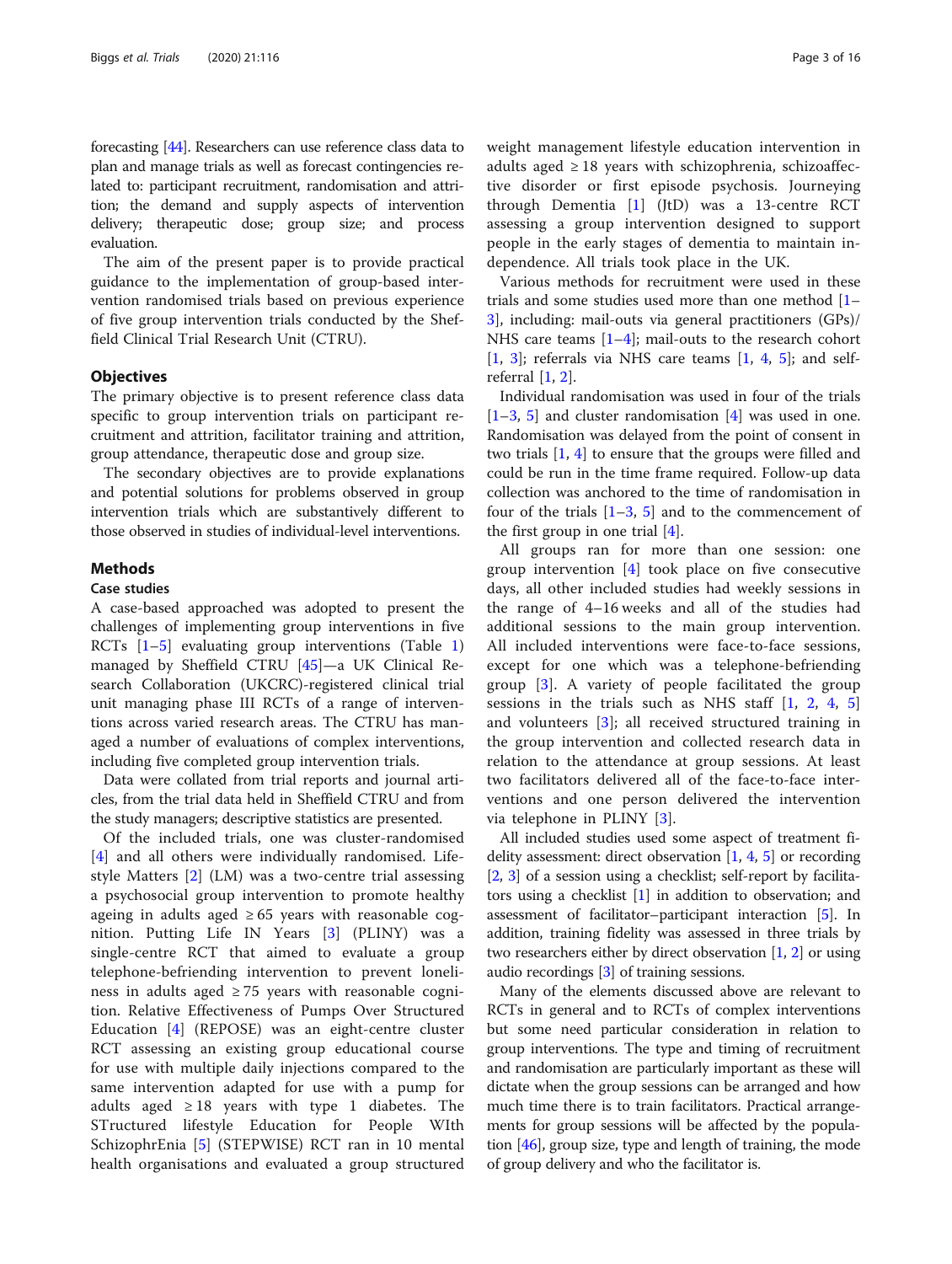<span id="page-3-0"></span>

|               | $\blacksquare$ and $\blacksquare$ $\blacksquare$ $\blacksquare$ $\blacksquare$ $\blacksquare$ $\blacksquare$ $\blacksquare$ $\blacksquare$ $\blacksquare$ $\blacksquare$ $\blacksquare$ |                                                                                                                                                         |                                                                                                                                                                                                     |                                                                                                                                                                                                                          |                                                                                                                                                          |                                                                                                                    |
|---------------|-----------------------------------------------------------------------------------------------------------------------------------------------------------------------------------------|---------------------------------------------------------------------------------------------------------------------------------------------------------|-----------------------------------------------------------------------------------------------------------------------------------------------------------------------------------------------------|--------------------------------------------------------------------------------------------------------------------------------------------------------------------------------------------------------------------------|----------------------------------------------------------------------------------------------------------------------------------------------------------|--------------------------------------------------------------------------------------------------------------------|
| Study         | Population<br>(target)                                                                                                                                                                  | Group intervention [additional Facilitator (per session)<br>sessions]                                                                                   |                                                                                                                                                                                                     | Method and timing of recruitment                                                                                                                                                                                         | Type and timing of randomisation Outcome data collection                                                                                                 |                                                                                                                    |
| $LN$ [2]      | (prevention:<br>65+ years<br>general)                                                                                                                                                   | 4 x one-to-one sessions]<br>16 x weekly sessions:<br>occupational therapy<br>2-h face-to-face                                                           | Two NHS Band 4 equivalent staff.<br>Recruited on university contracts<br>Training: two-day face-to-face<br>specifically to deliver the<br>intervention<br>course                                    | (including researchers visiting dementia<br>and self-referral from study promotion<br>Mail-out via GPs, healthcare referral<br>cafes and other groups)                                                                   | and baseline data collection<br>immediately after consent<br>Done by central team<br>Individual.                                                         | blinded outcome assessor;<br>Central research assistants;<br>follow-up anchored to<br>randomisation                |
| PLINY [3]     | prevention:<br>loneliness)<br>75+ years                                                                                                                                                 | 2 x weekly sessions: 1-h<br>x one-to-one telephone<br>telephone friendship [6<br>calls before group]                                                    | One volunteer from a community<br>Training: 4 x 1 h sessions via<br>organisation.<br>telephone                                                                                                      | Mail-out via GPs and to research<br>cohort                                                                                                                                                                               | and baseline data collection<br>immediately after consent<br>Done by central team<br>Individual.                                                         | blinded outcome assessor;<br>Central research assistants;<br>follow-up anchored to<br>randomisation                |
| REPOSE<br>国   | (therapy: self-care<br>Type I diabetes<br>education)<br>18+ years.                                                                                                                      | 1 optional x group follow-up<br>Education (total approx. 38 h).<br>5 x daily sessions: full-<br>day face-to-face<br>session                             | three-day face-to-face workshop, peer-<br>reviewed delivery of five-day course<br>Two diabetes specialist nurses/<br>and one-day workshop (105 h)<br>Training: five-day observation,<br>dieticians. | Referral via care team in person or via<br>mail-out                                                                                                                                                                      | baseline taken after randomisation<br>6 weeks before first course;<br>Cluster by course in pairs.<br>after groups were filled,<br>Delayed randomisation: | follow-up anchored to group<br>unblinded outcome assessor;<br>Facilitator at clinic visits;<br>attendance          |
| STEPWISE<br>Ø | episode psychosis<br>18+ years. First<br>cardiovascular<br>schizophrenia<br>prevention:                                                                                                 | group sessions and fortnightly<br>4 x weekly sessions: 2.5-h<br>:1 support calls between<br>3 x quarterly booster<br>booster sessions]<br>face-to-face. | Training: three-day face-to-face course<br>plus one-day booster session training<br>occupation therapists and dieticians).<br>Two NHS staff (mental health staff;                                   | Referral via care team                                                                                                                                                                                                   | Done immediately after consent<br>and baseline data collection<br>Individual.                                                                            | nurses; blinded outcome assessor; follow-up<br>CMHT staff or research<br>to randomisation<br>anchored              |
| [I] Off       | dependency)<br>(prevention:<br>18+ years.<br>Dementia                                                                                                                                   | 12 x weekly sessions: Approx.<br>2-h face-to-face psychosocial<br>4 × one-to-one sessions<br>education                                                  | Training: two-day face-to-face course,<br>plus online resources<br>Two NHS staff.                                                                                                                   | Mail-out via GPs/care teams, mail-out<br>to research cohort by research team,<br>referral via care team, or self-referral<br>researchers visiting dementia cafes<br>from study promotion (including<br>and other groups) | collection of baseline data < 2<br>Delayed randomisation: after<br>months before intervention<br>Individual.                                             | outcome assessor; follow-up<br>anchored to randomisation<br>research assistants; blinded<br>Central and local site |

Table 1 Details of case studies

GP general practitioner GP general practitioner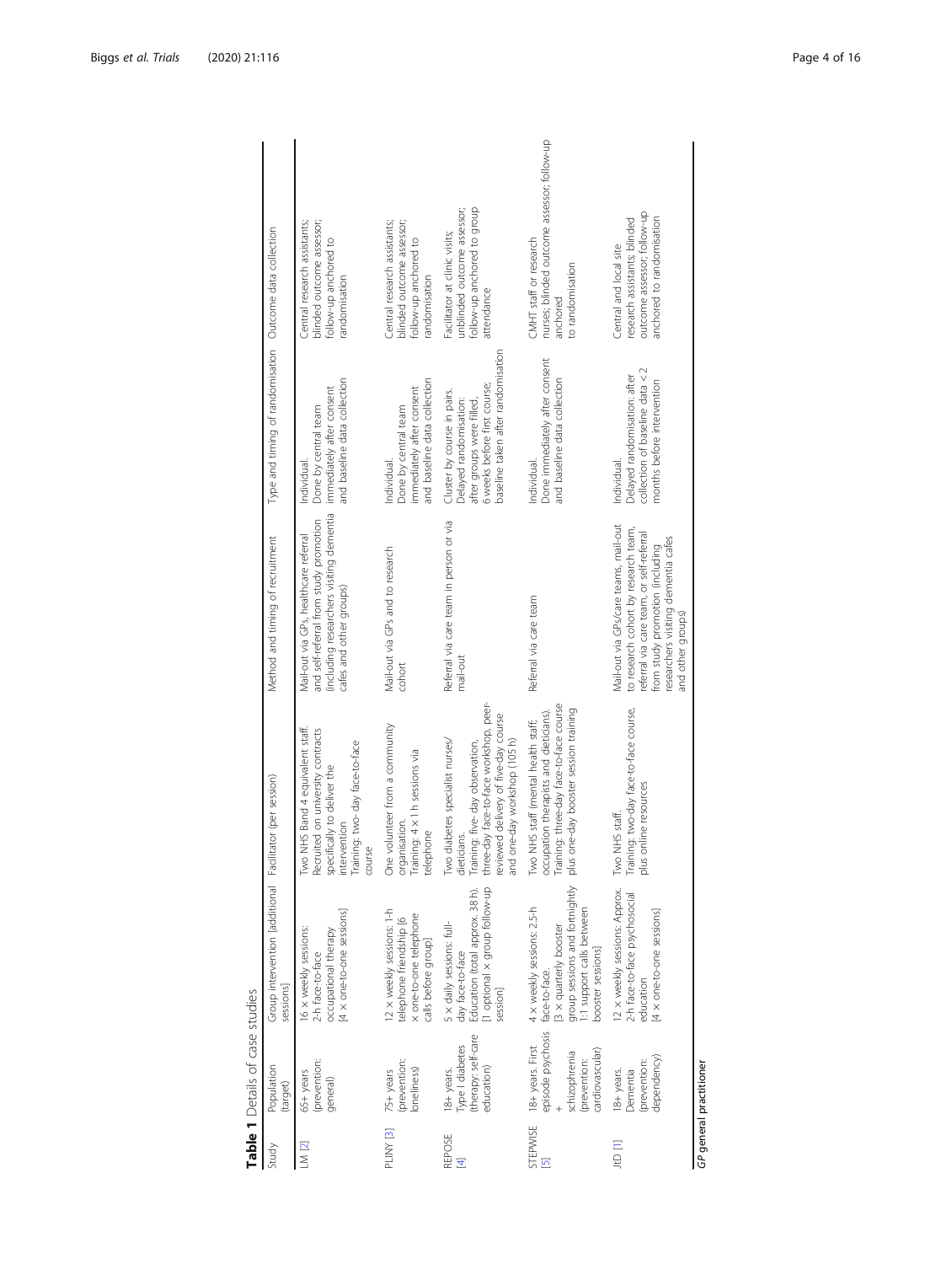#### Table 2 CONSORT data

|                       | Invited to take<br>part (mail-out only) | Response rate to mail<br>out (% of sent) | Screened | Eligible<br>(% of screened) | Consented<br>(% of screened) | Randomised<br>(% of screened) | Attended at least one<br>group session (% of<br>randomised) |
|-----------------------|-----------------------------------------|------------------------------------------|----------|-----------------------------|------------------------------|-------------------------------|-------------------------------------------------------------|
|                       | Randomisation concurrent with consent   |                                          |          |                             |                              |                               |                                                             |
| LM <sub>[2]</sub>     | 9330 $a$                                | 385 $(4.1)$ <sup>a</sup>                 | 313      | 294 (93.9)                  | 288 (92.0)                   | 288 (92.0)                    | 123/145 (84.8)                                              |
| PLINY [3]             | 9579 b                                  | $275(2.9)$ <sup>b</sup>                  | 178      | 159 (89.3)                  | 157 (88.2)                   | 157 (88.2)                    | 21/78 (26.9)                                                |
| STEPWISE [5]          | N/A                                     | N/A                                      | 1223     | 989 (80.9)                  | 423 (34.6)                   | 414 (33.9)                    | 171/208 (82.2)                                              |
| Delayed randomisation |                                         |                                          |          |                             |                              |                               |                                                             |
| REPOSE <sub>[4]</sub> | 1278                                    | 885 (69.2)                               | 362      | 334 (92.3)                  | 321 (88.7)                   | 317 (87.6)                    | $267/317$ $^{c}$ (84.2)                                     |
| JtD[1]                | 958 $a$                                 | 68 $(7.1)^a$                             | 1183     | 521 (44.1)                  | 520 (43.9)                   | 480 (40.6)                    | 217/239 (90.8)                                              |

 $GP$  general practitioner<br><sup>a</sup> Numbers relate to GP mail outs only

b Numbers relate to GP and research cohort mail-out only

 $\texttt{c}$  Participants allocated to both the intervention and control arms attended group sessions

#### Results

#### Participant recruitment and attrition

Table 2 shows the number of individuals approached and recruited for each trial. Four studies recorded data on the numbers invited to screen for eligibility and the associated response rate: 4.1% (LM [[2\]](#page-13-0)); 2.9% (PLINY [[3\]](#page-13-0)); 69.2% (REPOSE [[4\]](#page-13-0)); and 7.1% (JtD [\[1\]](#page-13-0)). In REPOSE [[4\]](#page-13-0), acute care teams targeted people with type 1 diabetes, compared with the other studies in which GPs sent out mass mail-outs. LM [[2\]](#page-13-0), PLINY [[3\]](#page-13-0) and STEP-WISE [[5\]](#page-13-0) were also prevention trials rather than treatment trials, which have shown to be harder to recruit to [[47\]](#page-14-0). The proportion of those screened providing consent is higher for trials using initial GP mass mail-outs than for other trials; it is lowest in STEPWISE [[5\]](#page-13-0), which recruited participants with schizophrenia which can be a difficult population to recruit to trials [[48\]](#page-14-0).

#### Setting group dates

The trials had different approaches to setting the days and times for the group sessions. Due to the intervention being used outside of the trial, REPOSE set the dates in advance of participant recruitment, patients knew when the groups were at the time of consent and the courses were randomised once the required numbers were met (usually a minimum of five participants per group). LM [[2\]](#page-13-0) set provisional dates or windows for the group sessions but finalised the times and dates with the participants once group numbers were met. STEPWISE [[4\]](#page-13-0) asked sites to block book consent visits (where practical) and to set course dates in advance which delayed consent for some participants; sites decided how they would implement this. The purpose was to minimise post-randomisation attrition, ensure follow-up occurred after intervention delivery and to optimise group size. JtD [[5](#page-13-0)] commenced without pre-planning the dates for the intervention but as the trial progressed, the trial team advised sites to set the dates before consent and many did so. Although these dates sometimes changed, the trial team ensured that any moved dates were on the same time and day of the week to increase the possibility of attendance. PLINY [[3\]](#page-13-0) did not pre-plan timing for the groups and relied on the service provider to set the date once the group had been recruited. As only one trial explicitly set the dates before randomisation, we cannot explore the impact of these differences in our data.

#### Attrition

Attrition of participants between consent and randomisation occurred where randomisation was delayed, as can be seen in the data for REPOSE  $[4]$  $[4]$   $(n = 4)$  and JtD [[1\]](#page-13-0)  $(n = 40)$ . Although randomisation was not delayed in STEPWISE, there is some attrition between consent and randomisation ( $n = 9$ ). Reasons for this were withdrawal of consent  $(n = 4)$ , mental health deterioration  $(n = 4)$ and surgery  $(n = 1)$ , which suggests that there was a delay in randomising after consent [[5\]](#page-13-0), though it was not designed this way. The percentage of those attending at least one group session appears unaffected by the timing of randomisation or by when the days and times of the group sessions were set.

We have found that maintaining contact with participants between any of these stages can reduce attrition while they are waiting for randomisation or for group sessions to be arranged  $[49, 50]$  $[49, 50]$  $[49, 50]$  $[49, 50]$ . In LM, once randomised, facilitators contacted the participants allocated to the intervention arm to introduce themselves and start discussing possible dates/times for the next group meeting. The participant would then be aware of timings including how long it might be to get a group started; they would also arrange the first one-to-one session with the participant to start relationship building. The facilitators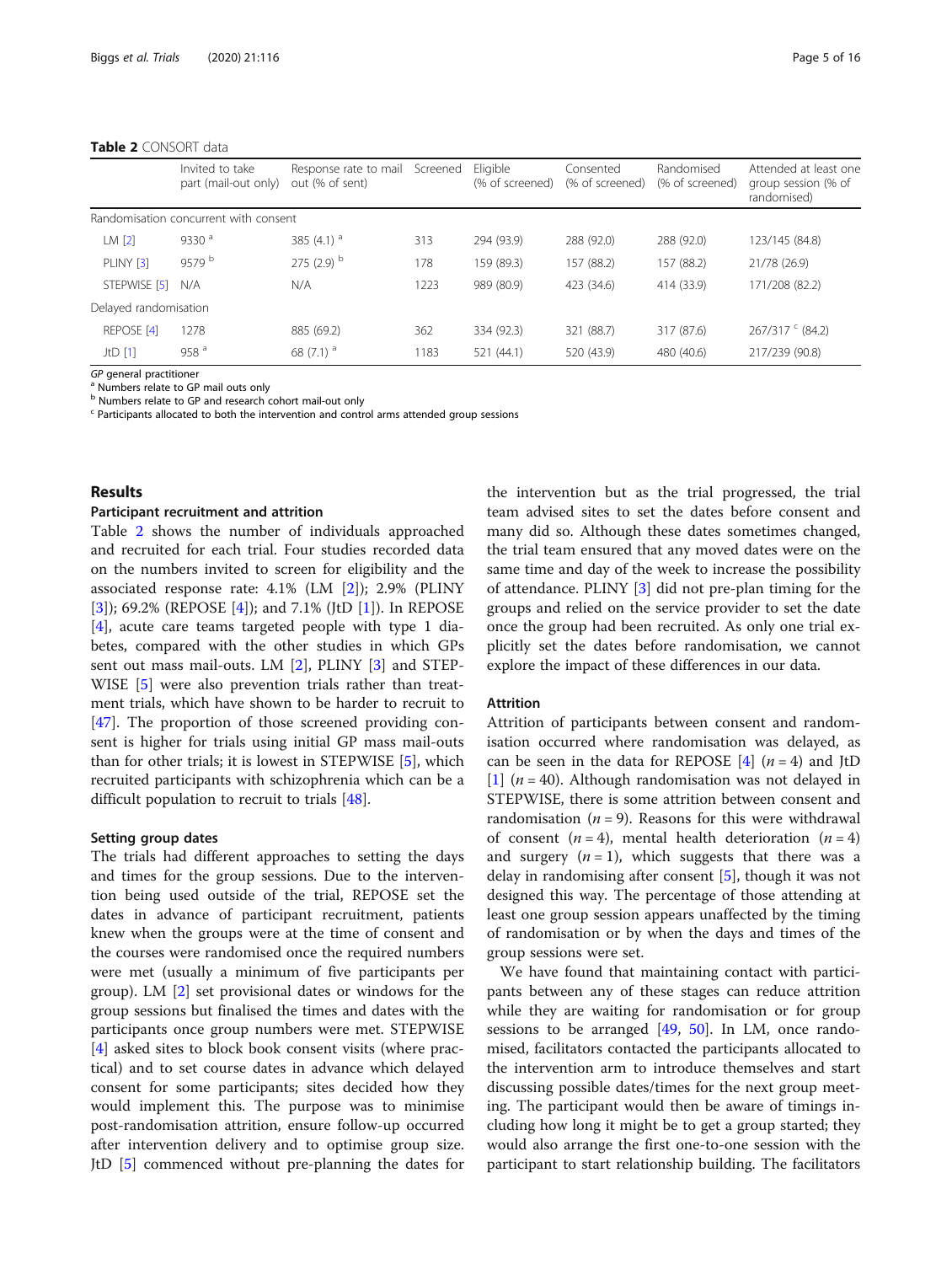|                  | Total randomised | Total months recruiting | Number of recruiting sites | Recruitment rate (total<br>randomised/site/month) |
|------------------|------------------|-------------------------|----------------------------|---------------------------------------------------|
| LM[2]            | 288              | 8.3 <sup>a</sup>        |                            | 17.4                                              |
| <b>PLINY [3]</b> | 157              | 7.5 <sup>b</sup>        |                            | 21.0                                              |
| REPOSE [4]       | 317              | 16.7 <sup>b</sup>       | 8                          | 2.4                                               |
| STEPWISE [5]     | 414              | 12.9 <sup>a</sup>       | 10                         | 3.2                                               |
| $JtD$ [1]        | 480              | 21.2 <sup>a</sup>       | 13                         | 1.7                                               |

### Table 3 Recruitment rates

Start date of recruitment taken as either: <sup>a</sup> the date of the first randomised participant; or <sup>b</sup> the 1st of the month (where the starting month is reported). The end date is the last randomised participant in all cases

maintained this contact while waiting for the group intervention to start. Another challenge that arose from delayed randomisation related to follow-up: when groups of people were randomised at the same time and followup was anchored to randomisation, all of the group members needed to be followed up at the same time point.

Table 3 shows the recruitment rate by site and by month for each trial; this is a crude estimate as we have assumed all sites were open for the whole recruitment period, which is rarely the case. The median (range) recruitment rate for all included studies is 3.2 (1.7–21.0) participants per site per month.

#### Participant demand and facilitator supply

With group interventions, the planned (and actual) recruitment rate needs to be linked to the delivery of the intervention so that enough people are randomised to a group without having to wait too long to start the sessions in order to reduce attrition. This should be forecast in the early stages of RCT design to ensure an accurate schedule for the whole trial, taking into account facilitator training, room booking and other practical aspects of delivery. Training varied in intensity (See Table [1](#page-3-0) for details), with the training for REPOSE [\[4](#page-13-0)] being the most intensive although, unlike in other trials, facilitators were trained before and independently of the research programme.

#### Facilitator training

Attrition and replacement of trained facilitators should be anticipated. Apart from LM [[2](#page-13-0)], studies where facilitators were trained solely for the research had some attrition of facilitators and both STEPWISE and JtD had to run more training sessions than had initially been planned for the trial. Although LM [\[2\]](#page-13-0) did not experience facilitator attrition, one of the facilitators had a period of sick leave and their sessions were covered by the chief investigator and another person who required facilitator training. Recruitment of facilitators can also present difficulties. In JtD  $[1]$ , the facilitators were supposed to be provided by the trust, but they often filled these roles with NHS R&D staff as other staff could not be recruited to fill the roles. PLINY [\[3\]](#page-13-0) did not manage to recruit the required number of volunteers to deliver the intervention (Table 4).

# PLINY case study: facilitator supply did not meet participant demand

The PLINY [\[3\]](#page-13-0) trial had to be stopped prematurely as there were not enough facilitators to deliver the intervention. PLINY [\[3\]](#page-13-0) and the service providers (facilitators) planned to have seven groups of at least six participants, with staggered start dates so that all groups were running concurrently by week 16. The start of recruitment was delayed from May 2012 to June 2012 and an increased mailout was required in October 2012 in order to achieve the recruitment target. This successful recruitment strategy meant there were randomised participants (demand) that required group sessions to be delivered (supply); in this case, supply did not match the demand.

PLINY [\[3](#page-13-0)] was particularly vulnerable to poor supply–demand matching. Funding for the training and hosting of facilitators sat outside of the University research team, as

| Table 4 Facilitator training and delivery |  |  |  |
|-------------------------------------------|--|--|--|
|-------------------------------------------|--|--|--|

| <b>Table +</b> Facilitator training and delivery |                                               |                                                   |                                                 |
|--------------------------------------------------|-----------------------------------------------|---------------------------------------------------|-------------------------------------------------|
|                                                  | Total number of<br>facilitators fully trained | Number of training sessions -<br>actual (planned) | Number delivering at<br>least one group session |
| LM <sub>[2]</sub>                                |                                               | 2(2)                                              | 6 <sup>d</sup>                                  |
| <b>PLINY [3]</b>                                 | 10                                            | 3(6)                                              |                                                 |
| STEPWISE [5]                                     | $44^{\circ}$                                  | 6(4)                                              | 14                                              |
| JtD [1]                                          | 69 <sup>c</sup>                               | 12(4)                                             | 60                                              |

<sup>a</sup> Includes the Chief Investigator who did not require training as they developed the intervention

<sup>b</sup> Foundation training and booster training was delivered separately; here we only include those attending both courses

<sup>c</sup> Supervisors were also trained in the intervention and have not been included in these numbers

Note: REPOSE [\[4\]](#page-13-0) is not included in this table as the course ran outside of the trial and therefore the facilitators were trained and managed outside of the research team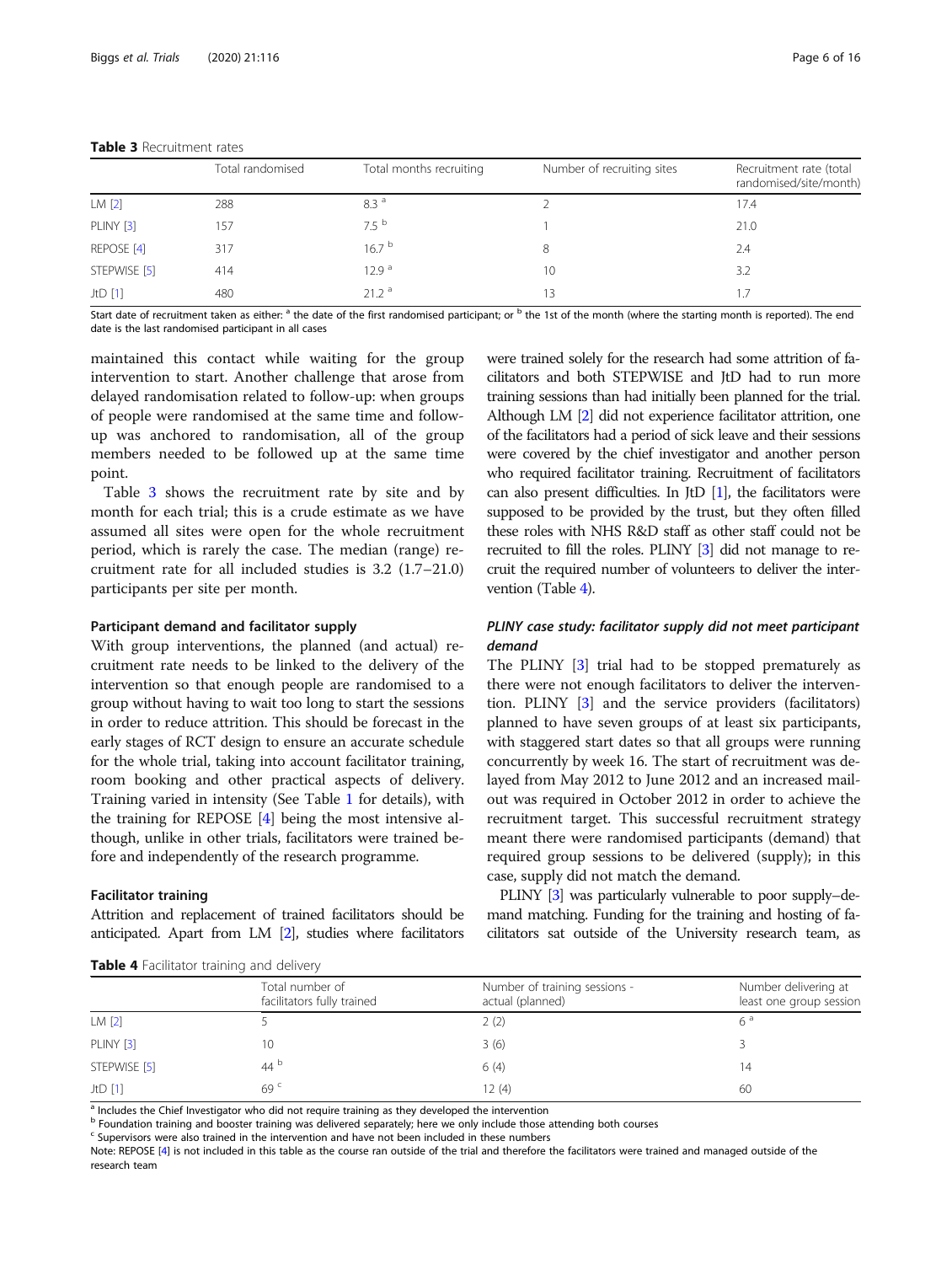<span id="page-6-0"></span>

demanded by the excess treatment cost system – a peculiarity of UK NHS R&D funding [[51](#page-14-0)–[55\]](#page-15-0). Notwithstanding contractual obligations to a research project, if a service provider has other priorities, the research team have little leverage. In LM [\[2](#page-13-0)] and other trials where facilitators were funded through research grants and employed by the research project, we have observed efficient supply–demand profiles, despite the common problems in participant recruitment.

Figure 1 shows the availability of facilitators against the demand for group sessions. Experienced volunteer coordinators provided induction and supervision, and an experienced external trainer provided formal group facilitation training to facilitators so that the group intervention could be delivered to the target number of participants ( $n = 124$ ). Funding was secured from a national charity to do this, which meant that only local branches of their charity could deliver the intervention, rather than a number of service providers originally planned. Recruitment, training and supervision of facilitators was therefore the community organisation's contracted responsibility and they were in close contact with the trial team and were informed of participant recruitment numbers during the trial. Out of the 42 volunteers that expressed an interest in delivering the group intervention, 10 completed the training and only three delivered the group sessions; the mean time a volunteer stayed with the project after they had been trained was 62 days (range 12–118).

#### Therapeutic dose

The 'therapeutic dose' necessary for a change to occur in complex interventions may be related to certain criteria being delivered rather than the number of sessions attended [\[56](#page-15-0)]. However, a 'therapeutic dose' relating to

**Table 5** Number of sessions attended and numbers achieving therapeutic dose

|                      | Minimum number of sessions<br>for 'therapeutic dose'<br>(or per protocol population) | Median (range)<br>sessions attended        | Number of participants achieving<br>'therapeutic dose' (% of those<br>receiving any intervention) | Number attending all planned<br>sessions (% of those receiving<br>any intervention) |
|----------------------|--------------------------------------------------------------------------------------|--------------------------------------------|---------------------------------------------------------------------------------------------------|-------------------------------------------------------------------------------------|
| LM <sub>[2]</sub>    | 12/16 (75%)                                                                          | $12(1-16)$                                 | 71/123 (57.7%)                                                                                    | 5/123 (4.1%)                                                                        |
| PLINY <sub>[3]</sub> | 9/12(75%)                                                                            | $11(2-12)$                                 | 9/21 (42.9%)                                                                                      | 10/21 (47.6%)                                                                       |
| REPOSE [4]           | 4/5(80%)                                                                             | $5(1-5)$                                   | 261/267 (97.8%)                                                                                   | 250/267 (93.6%)                                                                     |
| STEPWISE [5]         | $2/7$ <sup>a</sup> (28.6%)                                                           | Foundation: 3 (0-4)<br>Booster: 2 (0-3)    | 161/171 <sup>a</sup> (94.2%)                                                                      | 47/171 <sup>a</sup> (27.5%)                                                         |
| $JtD$ [1]            | $10/16b$ (62.5%)                                                                     | 1:1 sessions: $4(1-4)$<br>Groups: 9 (0-12) | 168/217 b (77.4%)                                                                                 | $36/217^{b}$ (16.6%)                                                                |

<sup>a</sup> Foundation and booster sessions included

<sup>b</sup> Group and 1:1 sessions included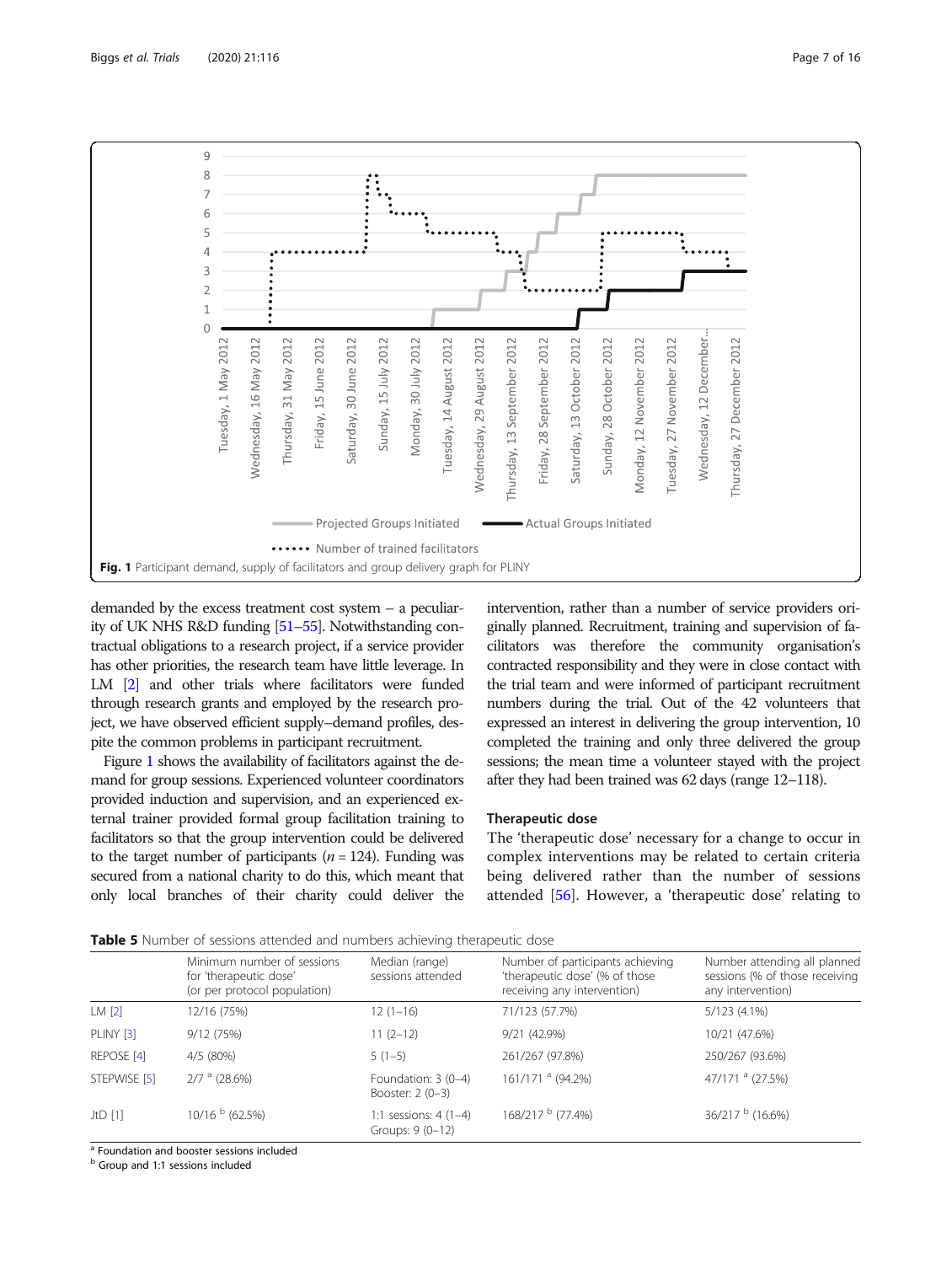<span id="page-7-0"></span>attendance is often agreed upon in trials to define the per-protocol population. In our experience, this has been decided through consensus of the trial management groups and the trial steering committees for each trial. Table [5](#page-6-0) shows that the 'therapeutic dose' in our trials was an attendance rate in the range of 28.6%–80% of the planned sessions.

Across five group therapy programmes, the median percentage of participants receiving a 'therapeutic dose' was 76.7% (range 42.9%–97.8%). REPOSE [\[4](#page-13-0)], a treatment trial, where the course ran on five consecutive days was the most successful at achieving the defined therapeutic dose (97.8%) and also achieving attendance at all sessions (93.6%). Participant motivation to attend group interventions may be related to the motivation to enrol in research and therefore may be higher for treatment trials than for prevention trials [[47\]](#page-14-0). However, JtD, a treatment trial, does not achieve the high 'therapeutic doses' of REPOSE and STEPWISE, and only REPOSE had > 50% of participants attending all sessions. In addition, participants usually had to take a week off work to ensure attendance at all group sessions for RE-POSE [\[4](#page-13-0)]. For groups that ran weekly for several weeks, availability may have been more difficult and the time in between sessions may have led to a change in motivation or willingness to attend. This can be seen in STEPWISE as total attendance at the group sessions reduced each week (144 participants attended their week 1 session, 138 participants attended weeks 2 and 3, and 131 participants attended week 4). Booster sessions were 4, 7 and 10 months after randomisation and had fewer attendees than the foundation group sessions (100, 89 and 90, respectively).

#### Group size

Table 6 presents the ideal and actual group sizes for each group intervention.

A total of 45 of 840 (5.3%) planned sessions could not go ahead as only 1 or 0 participants turned up to the session; therefore, a group session could not be delivered. All

|  |  | Table 6 Group sizes |  |
|--|--|---------------------|--|
|--|--|---------------------|--|

studies have run groups outside of the ideal range identified for their intervention, with the majority of sessions running with fewer than the ideal numbers (619/826 sessions, 74.9%); STEPWISE [\[5\]](#page-13-0) ran some groups with more than the ideal numbers (3/826 sessions, 0.4%). REPOSE [[4](#page-13-0)] achieved the ideal group size in 78.3% of cases whereas all other trials managed to achieve the desired group size in < 60% of sessions (median 33.4%). In addition to being a treatment trial that ran daily for one week, REPOSE [\[4\]](#page-13-0) delayed randomisation until there were sufficient numbers to meet the required group size and, in the early stages, allowed non-participants to join the usual care arm to maintain group size and dynamics. When one group was too small in JtD [\[1\]](#page-13-0), they allowed additional participants to join the group for the second session so that the ideal group size was met. All included studies involved the monitoring of metrics, such as recruitment and attrition, and intervention adherence there was the opportunity to ensure the ideal group size, for example by combining small groups or adding new members, but only one trial team opted for the addition of new members. In our experience, investigators are often reluctant to add new members to group interventions after initiation as it may affect the group dynamics, and if the intervention is time-limited, it would mean new participants do not have the opportunity to receive the whole course.

#### Process evaluation

Process evaluations are often conducted in trials of complex interventions in order to find out what (if any) elements of the intervention are effective, in what circumstances and to whom [[57](#page-15-0), [58\]](#page-15-0). For group interventions, the process evaluation should determine if and why people respond differently to the same group sessions. Process evaluation has a number of components: context; reach; dose delivered; dose received; fidelity; implementation; and recruitment [[57\]](#page-15-0)—which can all impact on the effectiveness of the intervention. Four of our trials  $[1-3, 5]$  $[1-3, 5]$  $[1-3, 5]$  $[1-3, 5]$  $[1-3, 5]$  $[1-3, 5]$  included a formal process evaluation based

|                                      | . <i>.</i>          |                                                               |                                                                  |                                                   |                                                                                                              |                                                                              |
|--------------------------------------|---------------------|---------------------------------------------------------------|------------------------------------------------------------------|---------------------------------------------------|--------------------------------------------------------------------------------------------------------------|------------------------------------------------------------------------------|
|                                      | Ideal group<br>size | Mean number of<br>participants per<br>group (SD) <sup>a</sup> | Median number of<br>participants per<br>group (IQR) <sup>a</sup> | Minimum and<br>maximum group<br>size <sup>a</sup> | Number of sessions delivered<br>with correct group size<br>(% of number of sessions delivered <sup>a</sup> ) | Number of sessions with<br>0 or 1 person recorded<br>(% of planned sessions) |
| LM <sub>[2]</sub>                    | $8 - 16$            | 7.7(2.42)                                                     | $7(6-9)$                                                         | $2 - 15$                                          | 80/173 (46.2%)                                                                                               | 13/186 (6.9%)                                                                |
| PLINY [3]                            | $6 - 8$             | 5.1(1.17)                                                     | $6(4-6)$                                                         | $3 - 6$                                           | 24/41 (58.5%)                                                                                                | 1/42 (2.4%)                                                                  |
| <b>REPOSE</b><br>$\lceil 4 \rceil$   | $5 - 8$             | 5.8 (1.38)                                                    | $6(5-7)$                                                         | $3 - 8$                                           | 36/46 (78.3%)                                                                                                | 0/46(0%)                                                                     |
| <b>STEPWISE</b><br>$\lceil 5 \rceil$ | $6 - 8$             | Foundation: 4.2<br>(1.69)                                     | $4(3-5)$                                                         | $2 - 9$                                           | 25/129 (18.9%)                                                                                               | 3/132 (2.3%)                                                                 |
|                                      |                     | Booster: 3.5 (1.41) 3 (2-4)                                   |                                                                  | $2 - 8$                                           | 7/75 (7.1%)                                                                                                  | 23/98 (23.5%)                                                                |
| $JtD$ [1]                            | $8 - 12$            | 5.3 (1.71)                                                    | $6(4-6)$                                                         | $2 - 9$                                           | 32/331 (9.7%)                                                                                                | 5/336 (1.5%)                                                                 |

a Sessions recorded in the data with 0 or 1 individual attending have not been included here as this does not constitute a group session, number of sessions where 0 or 1 were recorded are provided in the final column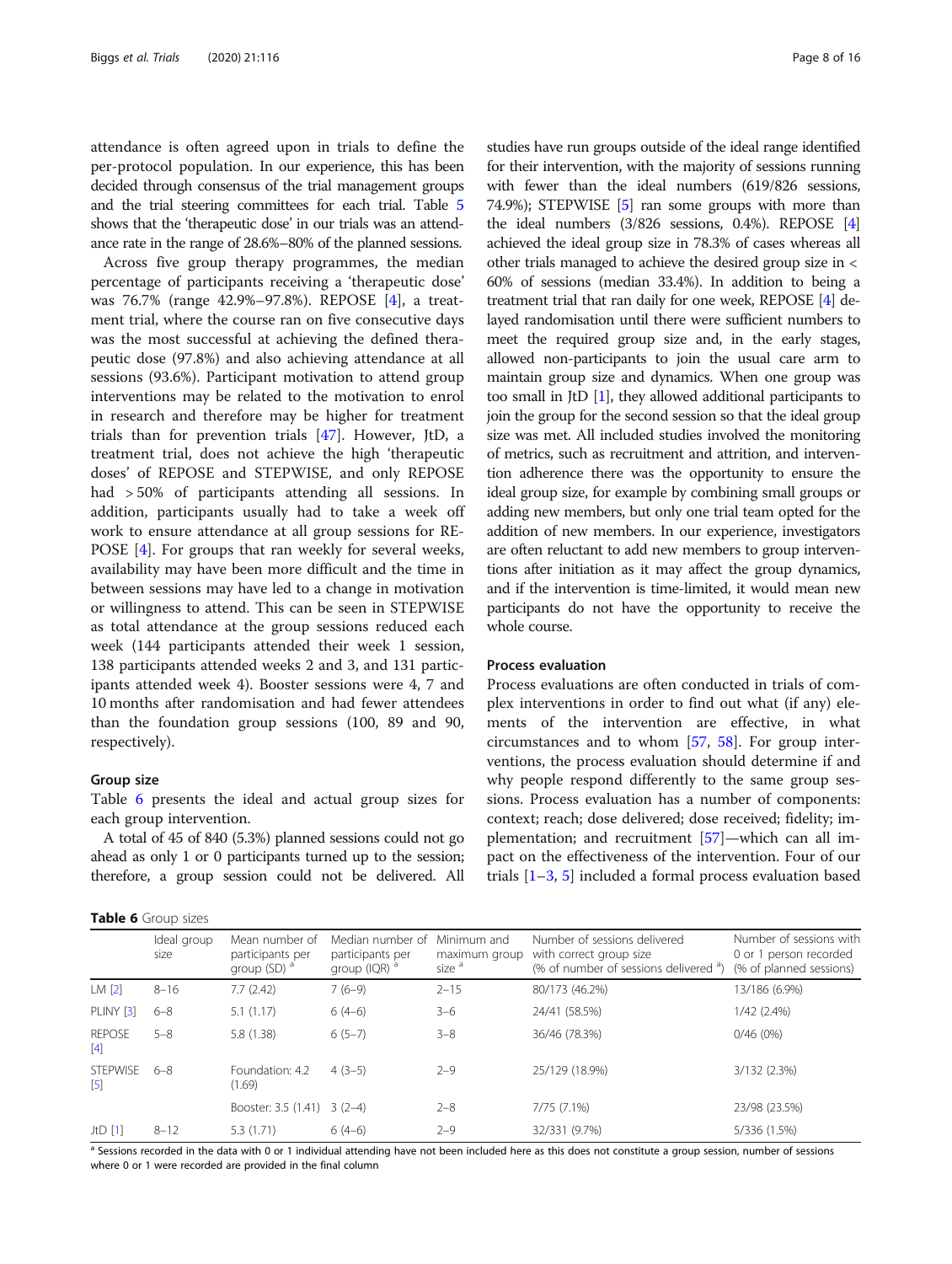on these fidelity components and also used the MRC framework on the evaluation of complex interventions  $[42]$  $[42]$ ; three of these trials  $[2, 3, 5]$  $[2, 3, 5]$  $[2, 3, 5]$  $[2, 3, 5]$  $[2, 3, 5]$  were designed before the publication of the MRC Process Evaluation Guidance [[58\]](#page-15-0). All trials collected data on the trial population, which provides data relating to reach and recruitment but only three trials used these data a part of a formal process evaluation. LM found that the intervention was delivered correctly and was tailored to groups but reach and recruitment were issues that led to the intervention not being effective as the participants may not have been at a stage where the intervention would have helped them. STEPWISE found reach and recruitment to be acceptable but fidelity to the intervention was incomplete. As previously discussed, PLINY [\[3](#page-13-0)] experienced issues with implementation due to facilitator attrition which relates to reach, dose delivered and dose received, but the fidelity assessments also identified issues with delivery and receipt of treatment.

Table [7](#page-9-0) details the fidelity strategies and assessments used in the trials, apart from in relation to design, as all five trials fully described the interventions in the protocol, including the programme theory where applicable. The programme theory determines the important aspects for the process evaluation and, for group interventions, will include group specific processes. All trials standardised training and intervention materials as a strategy for training fidelity. All trials assessed fidelity in relation to treatment using checklists at a group rather than an individual level using checklists to determine what was delivered by the facilitator. These assessed the delivery of the intervention to the whole group and whether the members took part as intended. The fidelity checklists often included questions asking if the group leader was able to facilitate group processes such as peer exchange, mutual support, group cohesion, group engagement and group goals.

STEPWISE [[5\]](#page-13-0) used an observation tool during direct observation of sessions to assess a group specific process—the interaction between the facilitator and the participants, as this was considered a key component of the group intervention. The checklists used for assessing treatment delivery fidelity for STEPWISE [\[5](#page-13-0)] also included elements relating to the receipt of the intervention and enactment of skills while in the group session.

All included trials conducted some qualitative research that covered acceptability or satisfaction for a subset of participants and facilitators; STEPWISE [\[5](#page-13-0)] also explored implementation using Normalisation Process Theory (NPT) [\[59](#page-15-0)] and interviewed the intervention developers to inform the process evaluation. In addition, all studies used the qualitative research undertaken with participants to assess fidelity in terms of the receipt of the intervention, with LM [[2\]](#page-13-0), REPOSE [\[4](#page-13-0)], STEPWISE [\[5](#page-13-0)] and JtD [[1\]](#page-13-0) also looking at enactment of skills.

# Clustering concerns

# Couple recruitment

LM [[2\]](#page-13-0) recruited 18 couples which presented the study team with issues that are not well documented in the literature, though statistical concerns regarding the analysis of group interventions, or clusters, are well documented [[60](#page-15-0)–[64\]](#page-15-0). In LM [[2](#page-13-0)], couples were randomised as a pair so that they received the same allocation, which reduces the risk of contamination between arms, and is often preferred by paired participants [\[65](#page-15-0)]. If couples (or twins) are randomised to the same group, outcomes are likely to be more similar in this group than in others. To account for this, the statistical analysis of the LM outcome data used a multi-level mixed effects model [\[2](#page-13-0)]. JtD also allowed the inclusion of couples and stated at the outset that they would be randomised together as in LM; one couple was recruited. The statistical analysis plan detailed the use of a multi-level mixed effects model if > 10 couples had been recruited, with the intervention as a top-level random effect and couples/singles as a lower-level random effect. There are two other potential solutions to this: average the couple's continuous outcomes and treat them as one individual; or only collect outcome data on one member, the index member. When averaging outcomes across a couple results in a hybrid rather than an individual, the data are difficult to fit in the baseline characteristics table and categorical outcomes cannot be handled in the same way. Indexing is a simple solution, though decisions regarding how to choose the index member from the couple are required and it is wasteful discounting one participant's data when they are included in the research, especially when recruitment to trials can be difficult.

#### More than one facilitator

More than one facilitator may run a group during the intervention period. Two facilitators delivered LM, RE-POSE, STEPWISE and JtD intervention sessions as standard. Additionally, if the group interventions run for more than one session, the facilitator may (and often did) change during the course for a number of reasons. For example, in LM, one facilitator was sick for a number of weeks and two other facilitators covered the group sessions that they missed: four different people (in three combinations of pairs) delivered the intervention to one group of participants. This creates a problem for those wishing to conduct fidelity analyses. In principle, the effect of therapists can be modelled either by using the therapist identifier as a fixed effect in the statistical model or by characterising them in terms of experience. However, where there is more than one therapist per group, it is difficult to identify a therapist effect on an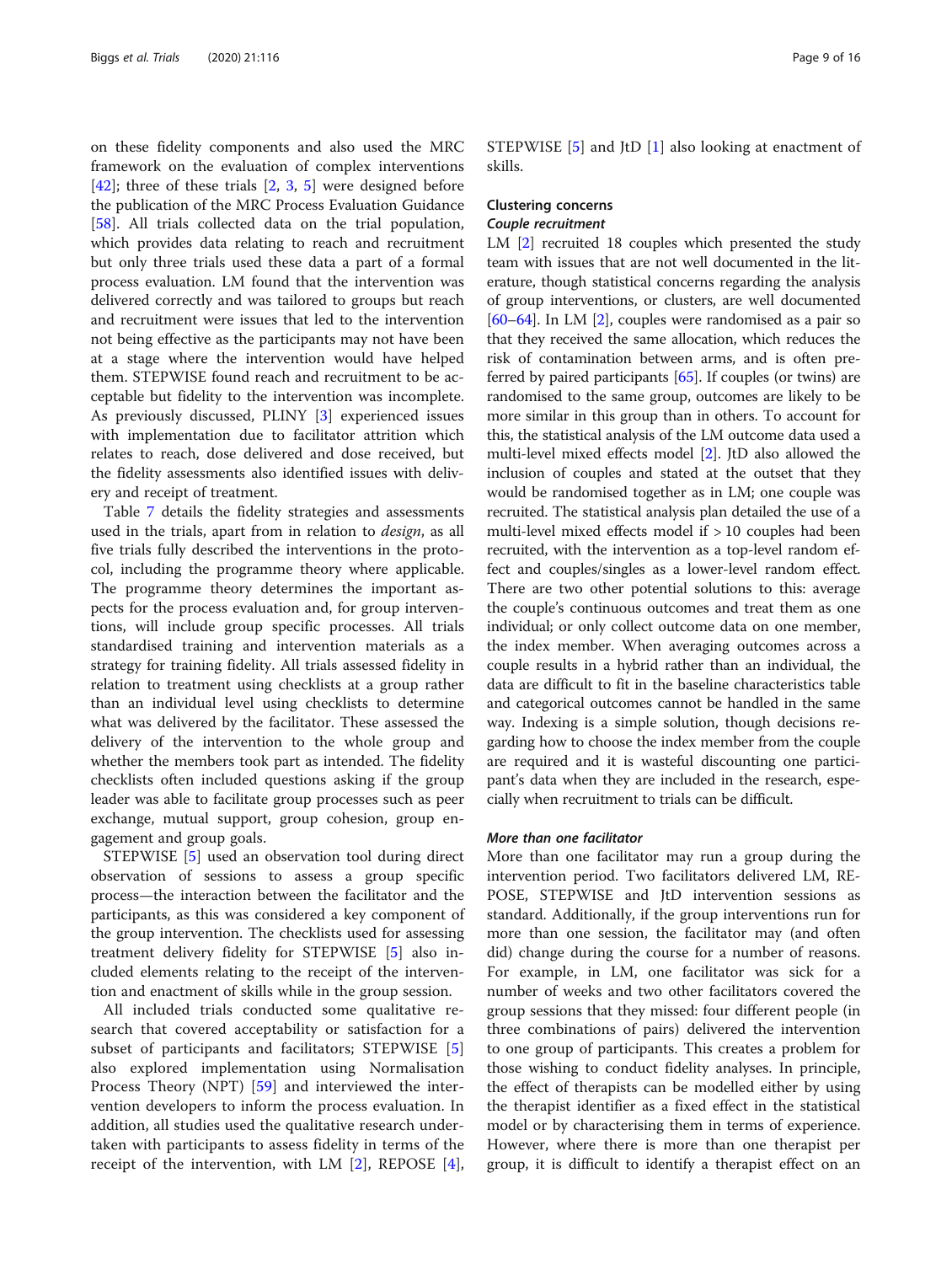<span id="page-9-0"></span>

|                    | Table 7 Fidelity elements included in the trials [59]                                                                                                                                     |                                                                                                                                                                                                                                                                                                       |                                                                                                                                                                                      |                                                                                                                        |                                                                                                                                                                                     |
|--------------------|-------------------------------------------------------------------------------------------------------------------------------------------------------------------------------------------|-------------------------------------------------------------------------------------------------------------------------------------------------------------------------------------------------------------------------------------------------------------------------------------------------------|--------------------------------------------------------------------------------------------------------------------------------------------------------------------------------------|------------------------------------------------------------------------------------------------------------------------|-------------------------------------------------------------------------------------------------------------------------------------------------------------------------------------|
|                    | Training                                                                                                                                                                                  | of treatment<br>Delivery                                                                                                                                                                                                                                                                              | Receipt of treatment                                                                                                                                                                 | Enactment of skills                                                                                                    | Findings <sup>a</sup>                                                                                                                                                               |
| $LN$ [2]           | direct observation of training, checklist<br>Standardised training and materials;<br>used by two researchers                                                                              | Visual recording of a purposive sample of<br>delivery checklist; facilitator supervision;<br>sessions; assessed by two people using<br>attendance registers                                                                                                                                           | participants at 6 months after<br>Assessed through qualitative<br>andomisation; attendance<br>research with a subset of<br>egisters                                                  | at 6 and 24 months after<br>qualitative research with<br>a subset of participants<br>Assessed through<br>randomisation | recordings for both participant and<br>Reported as categorical for fidelity:<br>Satisfactory (based on a continuous<br>fidelity score of 61%-70%) in 7/8<br>facilitator performance |
| PLINY [3]          | two researchers; checklist for facilitator<br>audio recording of purposive sample<br>of training sessions; checklist used by<br>Standardised training and materials;<br>skill acquisition | using delivery checklist; facilitator supervision;<br>three timepoints; assessed by two people<br>Audio recording of sample of groups at<br>attendance registers                                                                                                                                      | through qualitative research with<br>elements of receipt and assessed<br>Checklist for treatment included<br>a subset of participants;<br>attendance registers                       | should have taken place<br>in the group sessions in<br>enactment of skills<br>As for receipt, as<br>this intervention  | fidelity: Training scores were high<br>Reported percentage scores for<br>but overall fidelity scores for<br>facilitators were low                                                   |
| <b>REPOSE</b><br>E | Standardised training and materials                                                                                                                                                       | intervention arm; existing quality assurance<br>Direct observation of particular sessions in<br>for standard DAFNE course; facilitator<br>supervision + feedback from fidelity<br>assessment; attendance registers                                                                                    | intervention; attendance registers<br>participants immediately after<br>Assessed through qualitative<br>research with a subset of                                                    | qualitative research with<br>a subset of participants<br>Assessed through<br>at 6 months after<br>ntervention          | to be delivered as planned; fed back<br>percentage) or Not Observed; appear<br>Achievement of essential outcomes<br>assessed as: Yes, Partial (with a<br>to facilitators            |
| $\overline{5}$     | STEPWISE Standardised training and materials                                                                                                                                              | Direct observation of a sample of 30 sessions<br>developers; facilitator supervision; attendance<br>interaction observation tool; also explored in<br>participants, facilitators and intervention<br>e interviews with a subset of<br>in 10 sites using a checklist and an<br>qualitativ<br>registers | participants and facilitators; checklist for session included<br>elements of receipt and enactment; attendance registers<br>Assessed through qualitative interviews with a subset of |                                                                                                                        | positive and negative behaviours; poor<br>Reported percent of facilitator talk<br>time and the percent of time in<br>intervention fidelity reported                                 |
| 10 [1]             | direct observation of training, checklist<br>used by two researchers; checklist for<br>Standardised training and materials;<br>facilitator skill acquisition                              | vision and supervision checklists; attendance<br>by facilitator at each session; facilitator super-<br>independent observers; self-report checklist<br>groups at four sites; checklist used by two<br>Direct observation of two sessions of four<br>registers                                         | participants; attendance registers<br>Assessed through qualitative<br>interviews with a subset of                                                                                    | qualitative interviews<br>Assessed through<br>with a subset of<br>participants                                         | The fidelity data have not yet been<br>analysed or interpreted                                                                                                                      |
|                    | <sup>a</sup> Findings relating to attendance (delivery and receipt elements) are reported in Tables 5 and 6                                                                               |                                                                                                                                                                                                                                                                                                       |                                                                                                                                                                                      |                                                                                                                        |                                                                                                                                                                                     |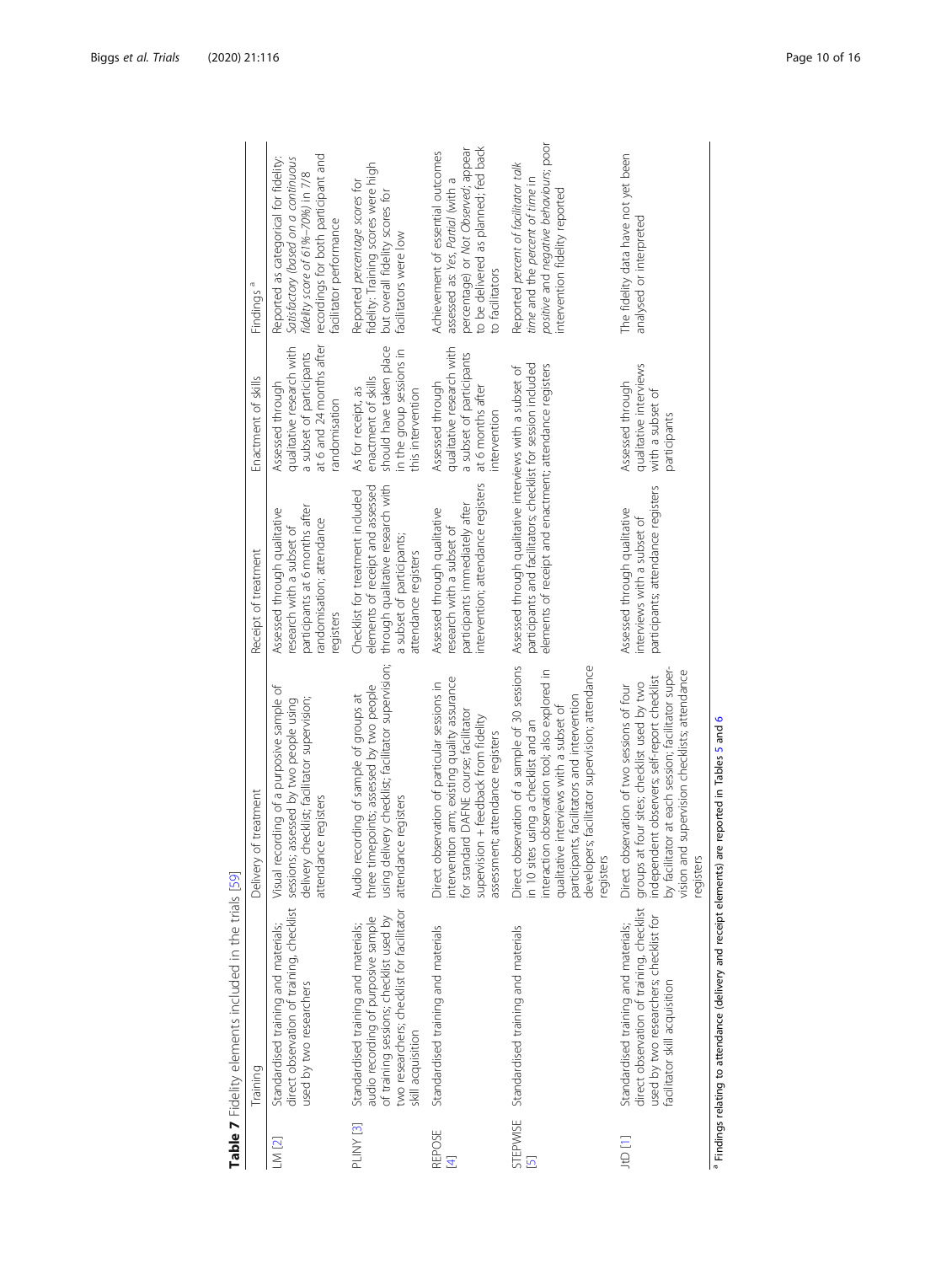individual participant's outcome – analysts soon require degrees of freedom which are unavailable from trial samples. Instead, it is common to analyse group interventions using a random effect; doing so does not attempt to explain variation in terms of the participants or the facilitators but rather say that outcomes for individuals in the same group are more similar than for individuals across two different groups. This allows each group (rather than each facilitator) to have different outcomes and acknowledges that facilitators are only one part of this [[66](#page-15-0)]. Nevertheless, the theory of a group effect was not borne out in REPOSE and STEPWISE where the clustering effects were zero.

#### **Discussion**

#### Principal findings

#### Participant recruitment and attrition

We have presented the recruitment and attrition rates for our group intervention trials so that future investigators can use these for forecasting recruitment for group intervention trials for similar populations and settings. Recruitment to our group intervention trials was higher than has been reported in individually randomised trials (which may include group interventions) [[67\]](#page-15-0), suggesting that recruitment to group intervention trials may be easier than recruitment to individual intervention trials, though comparing recruitment rates across a range of interventions, disease areas and settings is problematic as there are a multitude of factors involved.

A key factor in designing RCTs assessing group interventions is the timing of the various steps required before a participant attends a group session – consent, randomisation and setting dates for the group sessions. There is insufficient evidence from our trials to show that the timing of consent and randomisation affects the rate of attrition before initiation of groups. Attrition before randomisation may be preferred to post-randomisation attrition to maintain statistical power. Delaying randomisation could reduce the time between randomisation and group initiation, therefore reducing the waiting time for participants and the potential for post-randomisation attrition. However, the two trials that delayed randomisation experienced a similar level of post-randomisation attrition to two of the trials that randomised at the point of consent. Attrition also appears unaffected by the point at which the dates for the group sessions are decided, but the timing of setting dates may affect recruitment and attrition in a way not captured by our data. Knowing the dates (or even just the day and time) of the groups before consent could, in theory, reduce recruitment as potential participants may not be able to attend on those dates, but it should in turn reduce attrition after consent as they have already checked their availability.

Delaying randomisation also has implications for capacity of those collecting data as participants may need to be follow-up at the same time.

#### Facilitator training and attrition

Sustaining delivery of group sessions is affected by facilitator attrition and the ability to train new facilitators. We have provided evidence to show that facilitator attrition should be expected for group intervention trials and training sessions should be planned accordingly, throughout the trial. As there are often two facilitators required to deliver group interventions, this may have a bigger impact on group intervention trials than trials assessing individual interventions which usually only have one person delivering the session. Centres attempted to address facilitator attrition and absence, either by having 'back-up' facilitators or by training new facilitators. In one case where this was not possible [\[3](#page-13-0), [68](#page-15-0)], the trial was stopped prematurely.

When designing RCTs of group interventions, consideration should be given to who will be delivering it and how this is funded as this may impact on implementation.

#### Therapeutic dose

Across five trials participants had to attend a median of 62.5% (range 16.7%–80%) sessions, in order to have received a 'therapeutic dose'; a median of 76.7% (range 42.9%–97.8%) of participants received the 'therapeutic dose'. These figures can be used to help future investigators determine a perprotocol population for group intervention trials, bearing in mind that this will vary according to the intervention depending on the mechanisms of action. In general, setting the bar low for a therapeutic dose meant that more people received it, though this may influence the effectiveness of the intervention, and should be considered in any process evaluation and analysis.

#### Group size

All studies ran group sessions that were outside the prespecified ideal size range: across five group interventions, 74.9% of all sessions ran with fewer than ideal numbers and 0.4% ran with more than the ideal numbers. The group intervention aimed at treatment that ran daily for a week was the most successful at meeting the ideal group size; the trial with intervention sessions that were further from the point of randomisation, and further apart in time (booster sessions in STEPWISE), was the least successful and had the lowest average group size. This suggests that the duration of the intervention may be important in maintaining group membership and how many individuals attend all sessions or the number of sessions defining the per-protocol population.

Two trials responded to small group size; one by adding new participants in the second week and one by allowing non-participants to join the groups, which along with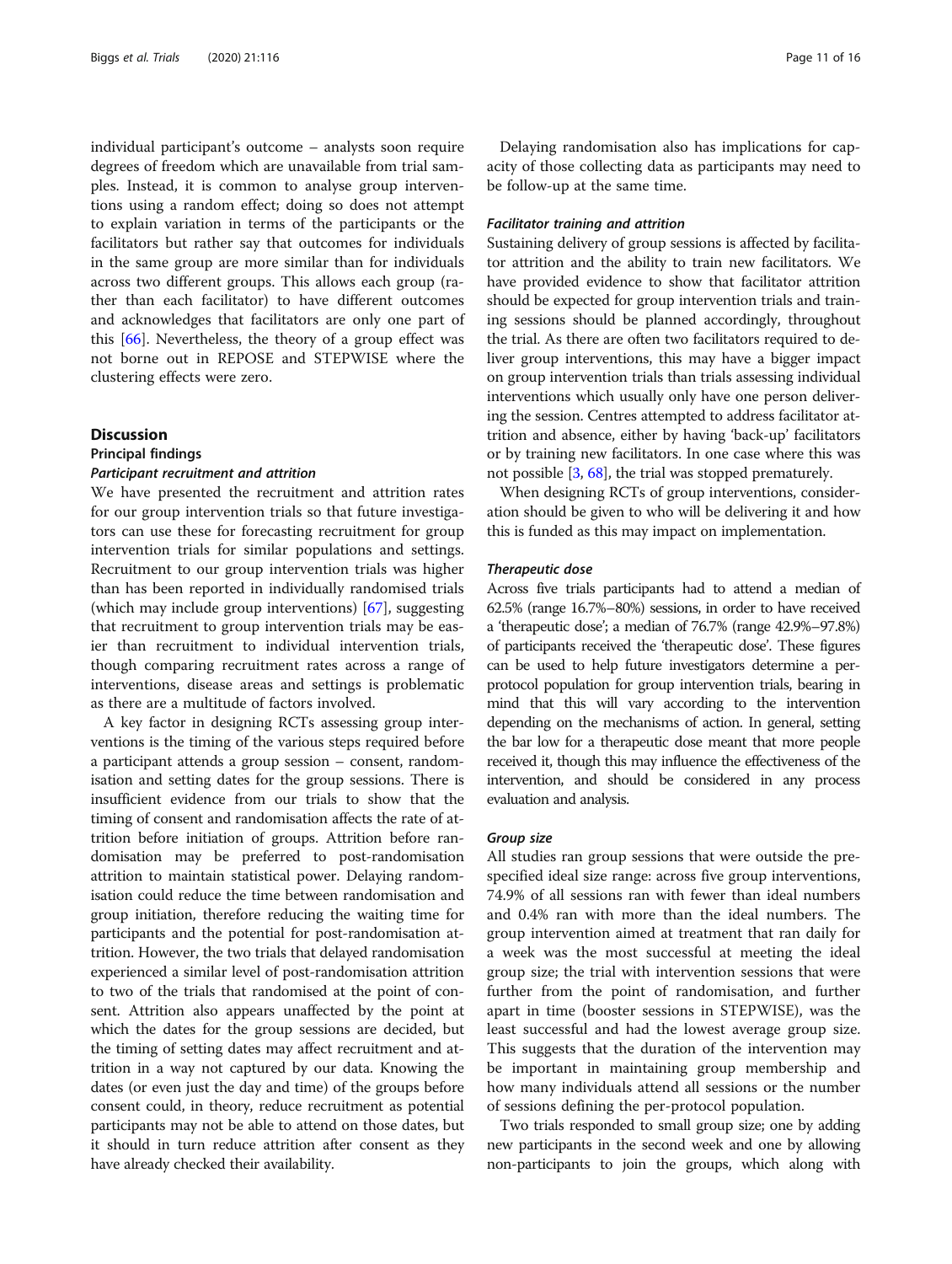<span id="page-11-0"></span>

| Table 8 Challenges and potential solutions to the implementation of group interventions                                                                                                                                                                                                                                                                                                             |                                                                                                                                                                                                                                                                                                                                                                                                                                                                                                                                                                                                                                             |
|-----------------------------------------------------------------------------------------------------------------------------------------------------------------------------------------------------------------------------------------------------------------------------------------------------------------------------------------------------------------------------------------------------|---------------------------------------------------------------------------------------------------------------------------------------------------------------------------------------------------------------------------------------------------------------------------------------------------------------------------------------------------------------------------------------------------------------------------------------------------------------------------------------------------------------------------------------------------------------------------------------------------------------------------------------------|
| Challenges in group intervention implementation                                                                                                                                                                                                                                                                                                                                                     | Potential solutions                                                                                                                                                                                                                                                                                                                                                                                                                                                                                                                                                                                                                         |
| ming of screening, randomisation<br>a minimum of 8 in each arm to<br>vention can commence<br>and initiation of group, but there is no clear signal as to the best strategy<br>Participant recruitment: A number of participants (likely to be<br>allow for drop out) need to be recruited before a group inter<br>Participant recruitment rates can be affected by the relative ti                  | procedures, like those used in clinical settings characterised by surges and slumps and should aim<br>Recruitment projection and the timing of intervention delivery need to be considered together at<br>the design stage. Those planning group intervention trials should consider demand-forecasting<br>for the maximum group number before commencing the group sessions to allow for attrition.<br>Consider the pros and cons of randomising patients closer to consent (potentially better for<br>accrual rates) or to group initiation (potentially better for retention rates)                                                      |
| Participant attrition: Attrition may be greater where individuals are required to wait longer before<br>starting the group sessions (due to the requirement of recruiting enough people per group)                                                                                                                                                                                                  | If randomising a number of participants at the same time, trialists should consider and plan for the<br>to attrition between consent and randomisation but reduce post-randomisation, pre-intervention<br>Maintaining contact with participants before randomisation and the setting up of group sessions<br>Delaying randomisation until there are enough recruited participants to run the group may lead<br>impact on the follow-up data collection, these participants will need to be followed-up at the<br>attrition, which is important to maintain statistical power<br>may help to reduce pre-randomisation attrition<br>same time |
| Setting group dates: Deciding when to set the group sessions can be challenging. Day/dates can<br>be set before recruitment or once all participants needed for a group session are recruited                                                                                                                                                                                                       | Those planning group intervention trials should plan groups around the recruitment projection<br>and allow for some flexibility if recruitment does not go as planned<br>Our data did not suggest that either method is superior                                                                                                                                                                                                                                                                                                                                                                                                            |
| Facilitator training and attrition: Two facilitators are often needed to run group sessions. Recruiting<br>ion delivery - our data show 70%<br>Group facilitators will be lost over the course of the interventi<br>attrition of trained facilitators in one trial<br>facilitators can be challenging                                                                                               | Plan to train replacement facilitators at each site, and/or plan for training sessions throughout the<br>recorded and investigated as part of the process evaluation and through multi-level modelling for<br>Group dynamics are important to group interventions; any change in facilitator should be<br>Allow enough time to recruit and train facilitators prior to the start of recruitment<br>project to account for facilitator attrition or re-training facilitators<br>analysis where appropriate                                                                                                                                   |
| $\sigma$<br>Therapeutic dose: This can be difficult to determine for complex interventions but is required for<br>per-protocol analysis. This may be more difficult for group interventions, as there is less control<br>a threshold number of sessions<br>over what people are exposed to than in one-to-one sessions<br>In our experience, investigators define a therapeutic dose by<br>attended | For group interventions, 'therapeutic dose' may relate to certain intervention criteria being<br>delivered rather than the number of sessions attended and this should be investigated as part of<br>Defining the per-protocol population should be undertaken by expert consensus, with oversight<br>from the project steering committee. Time should be reserved for this purpose during protocol<br>the process evaluation<br>development                                                                                                                                                                                                |
| There may be reluctance to amend the group membership (e.g. by adding new participants) once<br>achieve for all group sessions. Groups may have to run with fewer participants than the ideal.<br>Group size: An ideal group size will be applicable to the intervention but may be difficult to<br>running due to the impact of group dynamics                                                     | groups be combined or can new participants or non-participants be added? Consider whether the<br>groups and should specify if any number of participants is too few for intervention delivery. Can<br>The impact of group size on the effectiveness of the intervention and must be considered in<br>Protocol development should include discussions about what happens in the event of small<br>group size or the maintenance of group dynamics is more important to the intervention<br>fidelity assessments and on outcomes                                                                                                              |
| al level meaning some constructs<br>Process evaluation: Assumes interventions work at an individu<br>may need adapting for assessing group interventions                                                                                                                                                                                                                                            | Recruitment and 'dose delivered' can be assessed at the group level whereas 'dose received' can<br>Process evaluations should include components of the intervention specific to group processes,<br>be assessed at the individual level; fidelity can be assessed at the group (delivery) or individual<br>such as facilitation techniques, group dynamics and development and inter-personal change<br>level (receipt and enactment of skills)<br>processes                                                                                                                                                                               |
| from the same facilitators are likely to have more similar outcomes than if this was not the case.<br>Clustering issues: Couples recruited to trials and participants that receive the same intervention<br>RCTs may not be powered to use multi-level modelling                                                                                                                                    | This needs to be accounted for in the sample size calculation and made clear when interpreting<br>the findings                                                                                                                                                                                                                                                                                                                                                                                                                                                                                                                              |
| RCT randomised controlled trial                                                                                                                                                                                                                                                                                                                                                                     |                                                                                                                                                                                                                                                                                                                                                                                                                                                                                                                                                                                                                                             |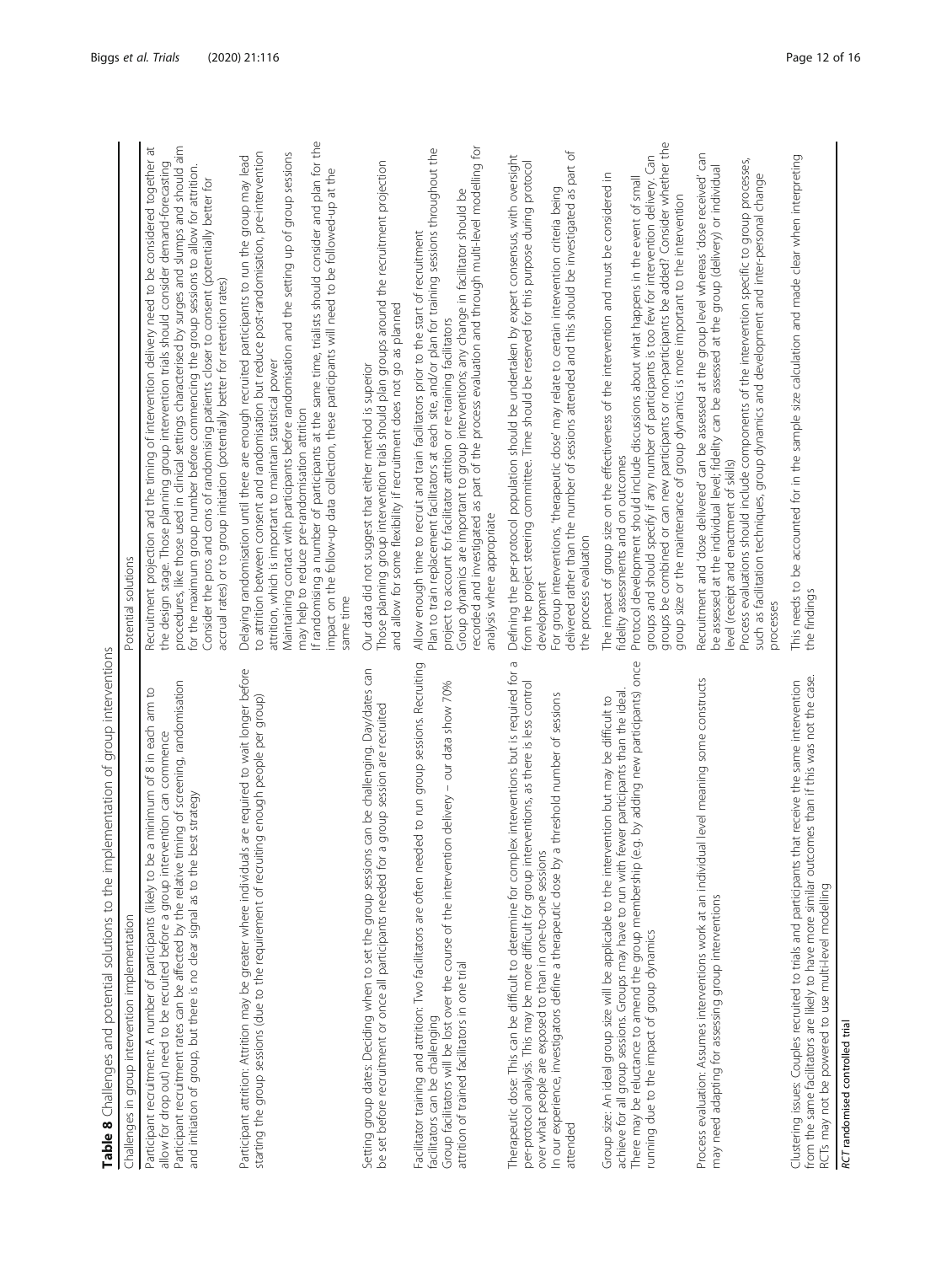merging small groups, are potential solutions to less than ideal group sizes but usage will depend on the intervention and what elements of group processes are important [[7](#page-14-0)].

#### Process evaluation

By nature, group interventions are complex interventions and participants can have different outcomes even if they have received the same intervention delivered by the same facilitator. Process evaluations should be conducted alongside group intervention evaluations to provide information on when the intervention might be successful or when it might fail. Aspects of process evaluation can be assessed at a group or individual level, though guidance assumes interventions work on an individual level. At a group level, quantitative process data, such as non-recruited data and attendance data (recruitment, reach and dose delivered) can be collected, and elements of fidelity, such as treatment receipt and enactment, can be built into quantitative checklists. On an individual level, receipt and enactment can be investigated in participants using qualitative methods.

Some group-specific processes may need a specific group size or for a certain number of sessions to be attended or for certain criteria to be delivered during the sessions. The recently published mechanisms of action in group-based interventions (MAGI) framework [\[10\]](#page-14-0) may help investigators to identify the group-specific processes essential to the success of a group intervention which should then be used to inform the process evaluation.

#### Clustering issues

We have highlighted two potential issues relating to clustering that may arise in the sample size estimation and the analysis for group interventions: the inclusion of couples and the delivery of the intervention by multiple therapists, which should be accounted for in sample size calculations or in the interpretation of the findings.

## Challenges and solutions for group intervention implementation

Table [8](#page-11-0) presents the challenges and potential solutions to the implementation of group interventions in RCTs.

#### Strengths and limitations

The data presented here provide a reference class [\[44,](#page-14-0) [69](#page-15-0)] that researchers can use to plan/manage trials and forecast contingencies. This is valuable as CONSORT diagrams tend to under-report activity before randomisation [[47](#page-14-0)]. Using a case-based approach to explore the experiences of implementing group interventions in trials is appropriate and provides useful data from a range of trials. However, the corpus represents one CTRU's experience and, while it represents a wide range of clinical and geographic contexts, the settings, roles, interactions and relationships

[[70](#page-15-0)] associated with each trial inevitably affect outcomes in ways not captured by our dataset. For instance, the group intervention trials in our sample is weighted towards prevention  $[2, 3, 5]$  $[2, 3, 5]$  $[2, 3, 5]$  $[2, 3, 5]$  $[2, 3, 5]$  $[2, 3, 5]$  $[2, 3, 5]$  rather than therapy  $[1, 4]$  $[1, 4]$  $[1, 4]$ , which are known to have different recruitment dynamics [[47](#page-14-0)], possibly due to motivation to attend and engage [\[71](#page-15-0)–[73](#page-15-0)].

#### Recommendations

Those planning group intervention trials should consider demand forecasting procedures, as are used in clinical settings characterised by surges and slumps [\[74](#page-15-0)–[76\]](#page-15-0). Anecdotal testimony from site staff and trial managers suggests that maintaining contact with participants during recruitment and follow-up stages helps to reduce attrition from research and intervention protocols [\[49](#page-14-0)]. Post-randomisation exclusions should be avoided [\[77](#page-15-0)] but if randomisation is delayed to reduce the attrition after randomisation [\[78](#page-15-0)], then trialists should be aware of the possibility of attrition between consent and randomisation.

Thought should be given to selection and justification of the therapeutic dose and how this may be affected by the number of sessions and group size. As it is unlikely that complex interventions are characterised by linear doseresponse patterns [\[79](#page-15-0)], trialists should reflect on whether the idea of a 'therapeutic dose', proposed by some process evaluators [\[57](#page-15-0)], is a useful one. Those retaining session delivery/ receipt as an index of 'therapeutic dose' should consider how the level at which it is set affects the number of people who will achieve it; the same will be true for fidelity assessment based on satisfying a threshold number of criteria. Guidance on process evaluation [[80\]](#page-15-0) currently assumes interventions work at an individual level so constructs may require adaptation in group intervention trials: recruitment and 'dose delivered' can be assessed at the group level whereas 'dose received' can be assessed at the individual level; fidelity be assessed at the group (delivery) or individual level (receipt and enactment of skills). Recently developed checklists and frameworks [[10,](#page-14-0) [19](#page-14-0), [43](#page-14-0)] for group-based behaviour change interventions can be used to aid the reporting and design of these interventions and for identifying the relevant mechanisms of action, which should inform the associated process evaluation.

As attrition can affect fidelity, study design should include courses of action (group cessation, combination of two groups, membership replenishment, inclusion of non-research participants) for when, inevitably, group sizes drop below an acceptable threshold. As the group context and process are often said to 'constitute the treatment intervention'  $[12]$  $[12]$ , investigators are often reluctant to replenish groups after member attrition, although this is common in many successful 'open/rolling' therapy groups  $[81]$  $[81]$ , including some that have been the subject of trials [\[50\]](#page-14-0). Planning for therapist attrition can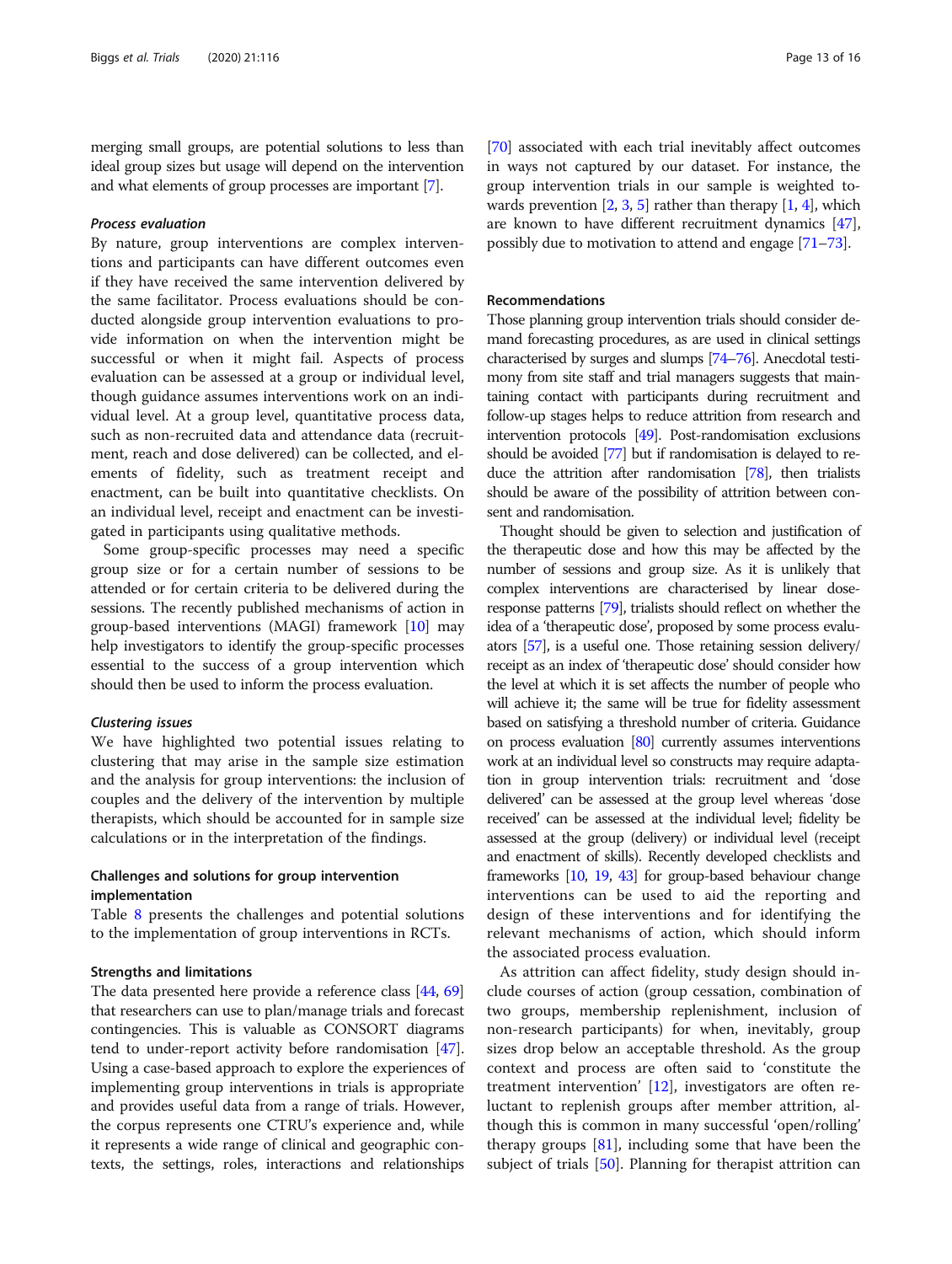<span id="page-13-0"></span>involve the properly resourced use of contracts, supervision and the training of back-up therapists [\[50](#page-14-0)].

Challenges discussed in this paper will vary depending on the population and disease area being studied and the type of group intervention being evaluated and these may be identified in a pilot or feasibility study implementing the intervention.

#### Further research

A threat to the implementation of cluster RCTs involving group interventions, not addressed in this paper, is the timing of cluster randomisation. To contain costs, investigators must work to reduce the time between ethical approvals and the set-up of participating centres. Research is needed on how contracting, the allocation of resources, staffing and training (which are not needed at all sites) can be expedited to allow rapid site initiation. Poor group composition due to errors in patient selection can result in disruption of therapy or participant attrition [[82](#page-15-0), [83](#page-15-0)]. Further work is required to understand how investigators can employ rational methods of participant allocation to therapy groups [\[83\]](#page-15-0) in the context of cluster RCTs.

#### Conclusions

This paper provides a rational basis for planning group intervention trials, especially how to match the demand of research participants to the supply of trained group facilitators. Investigators need to consider how to time consent and randomisation to minimise post-randomisation attrition. They should plan for both facilitator and participant attrition and consider how group attendance and group size affects treatment fidelity. Further research is needed on expedited set-up of sites in cluster randomised RCTs involving group therapies as well as appropriate baseline group composition and participant replenishment following attrition.

#### Abbreviations

CTRU: Clinical Trials Research Unit; IQR: Interquartile range; MRC: Medical Research Council; NHS: National Health Service; NIHR: National Institute for Health Research; NPT: Normalisation Process Theory; R&D: Research & Development; RCT: Randomised controlled trials; ScHARR: School of Health and Related Research; SD: Standard deviation; UKCRC: UK Clinical Research Collaboration

#### Acknowledgements

We gratefully acknowledge all participants and staff that took part in the five included studies and the Chief Investigators of the projects: Gail Mountain (LM, PLINY, JtD), Simon Heller (REPOSE) and Richard Holt (STEPWISE). We are grateful to the Independent trial Steering Committees and Data Monitoring and Ethics Committees for their expertise and guidance on all five trials. We would like to thank Emily Turton (CTRU) for her assistance with the data for JtD.

#### Authors' contributions

KB and DH worked the first draft of this paper with input from RGW, KS, DW, JW, RC, KBe, DP, MB, SJW and CC. RGW managed STEPWISE, KS and RC managed LM, DW and DP managed REPOSE and JW managed JtD and all provided detail and information regarding their experiences. All authors reviewed and commented on the manuscript drafts and approved the final version for submission.

#### Funding

REPOSE, STEPWISE and JtD were funded by the National Institute for Health Research (NIHR) Health Technology Assessment Programme (08/107/01, 12/ 28/05, 14/140/80) and PLINY was funded by NIHR Public Health Research Programme (09–3004-01). LM was funded by the Medical Research Council (MRC, grant number G1001406). The views expressed are those of the author(s) and not necessarily those of the NHS, the NIHR, the Department of Health or the MRC. There was no specific funding for the writing of this paper.

#### Availability of data and materials

Requests for patient-level data should be made to the corresponding author and will be considered by all authors who, although specific consent for data sharing was not obtained, will release data on a case-by-case basis following the principles for sharing patient-level data as described by Smith et al. [\[84](#page-15-0)]. The presented data do not contain any direct identifiers; we will minimise indirect identifiers and remove free-text data to minimise the risk of identification.

#### Ethics approval and consent to participate

All trials discussed in this paper were ethically approved and participants provided written informed consent to take part in the included trials. LM [2] - South Yorkshire Research Ethics Committee (reference 12/YH/0101). PLINY [3] - South Yorkshire Research Ethics Committee (reference. REPOSE [42] - North West, Liverpool East Research Ethics Committee (reference 11/H1002/10).

STEPWISE [5] - Yorkshire & the Humber - South Yorkshire Research Ethics Committee (reference 14/YH/0019).

JtD [1] - Yorkshire & the Humber - Leeds East Research Ethics Committee (reference number 16/YH/0238).

#### Consent for publication

All authors and Chief Investigators of the included trials consent to the publication of this paper.

#### Competing interests

The authors declare that they have no competing interests.

#### Author details

<sup>1</sup>School of Health and Related Research (ScHARR) University of Sheffield, Regent Court, 30 Regent Street, Sheffield S1 4DA, UK. <sup>2</sup>Nottingham Clinical Trials Unit (NCTU), University of Nottingham, Nottingham, UK.<sup>3</sup>School of Health Sciences, University of Manchester, Manchester, UK.

#### Received: 11 July 2019 Accepted: 17 October 2019 Published online: 29 January 2020

#### References

- 1. Wright J, Foster A, Cooper C, Sprange K, Walters S, Berry K, et al. Study protocol for a randomised controlled trial assessing the clinical and costeffectiveness of the Journeying through Dementia (JtD) intervention compared to usual care. BMJ Open. 2019;9:e029207. [https://doi.org/10.1136/](https://doi.org/10.1136/bmjopen-2019-029207) [bmjopen-2019-029207.](https://doi.org/10.1136/bmjopen-2019-029207)
- 2. Mountain G, Windle G, Hind D, Walters S, Keertharuth A, Chatters R, et al. A preventative lifestyle intervention for older adults (lifestyle matters): a randomised controlled trial. Age Ageing. 2017;46:627–34. [https://doi.org/10.](https://doi.org/10.1093/ageing/afx021) [1093/ageing/afx021](https://doi.org/10.1093/ageing/afx021).
- 3. Hind D, Mountain G, Gossage-Worrall R, Walters SJ, Duncan R, Newbould L, et al. Putting Life in Years (PLINY): a randomised controlled trial and mixedmethods process evaluation of a telephone friendship intervention to improve mental well-being in independently living older people. Public Heal Res. 2014;2:1–222. <https://doi.org/10.3310/phr02070>.
- 4. Heller S, White D, Lee E, Lawton J, Pollard D, Waugh N, et al. A cluster randomised trial, cost-effectiveness analysis and psychosocial evaluation of insulin pump therapy compared with multiple injections during flexible intensive insulin therapy for type 1 diabetes: The REPOSE Trial. Health Technol Assess (Rockv). 2017;21:1–277.
- 5. Holt RIG, Gossage-Worrall R, Hind D, Bradburn MJ, McCrone P, Morris T, et al. Structured lifestyle education for people with schizophrenia, schizoaffective disorder and first-episode psychosis (STEPWISE): randomised controlled trial. Br J Psychiatry. 2019;214:63–73.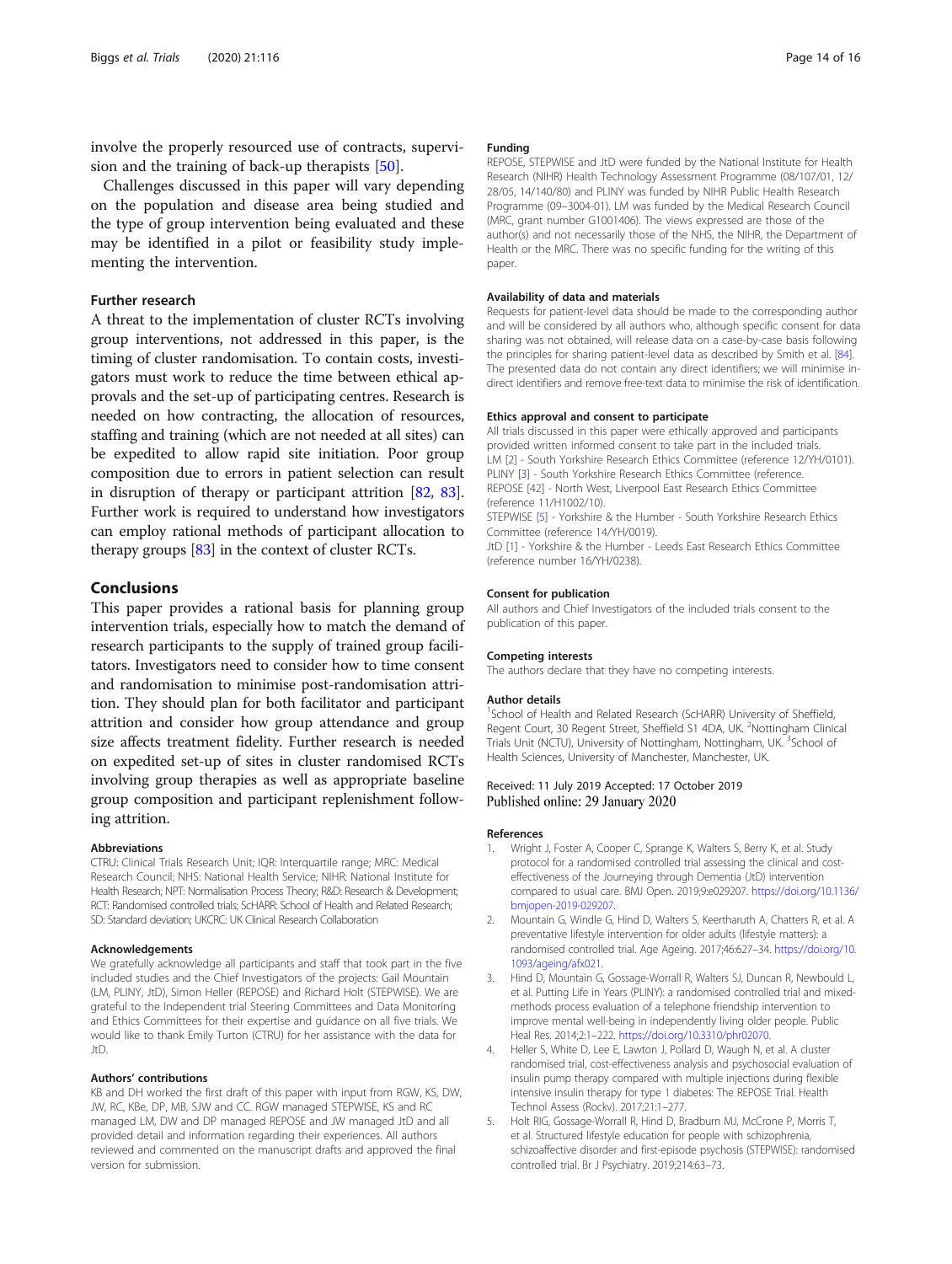- <span id="page-14-0"></span>6. Yalom ID, Leszcz M. The theroy and practice of group psychotherapy. 5th ed. New York: Basic Books; 2005.
- 7. Borek AJ, Abraham C. How do Small Groups Promote Behaviour Change? An Integrative Conceptual Review of Explanatory Mechanisms. Appl Psychol Heal Well Being. 2018;10:30–61.
- 8. Montgomery C. Role of dynamic group therapy in psychiatry. Adv Psychiatr Treat. 2002;8:34–41. [https://doi.org/10.1192/apt.8.1.34.](https://doi.org/10.1192/apt.8.1.34)
- 9. Corsini RJ, Rosenberg B. Mechanisms of group psychotherapy: Processes and dynamics. J Abnorm Soc Psychol. 1955;51:406–11.
- 10. Borek AJ, Abraham C, Greaves CJ, Gillison F, Tarrant M, Morgan-Trimmer S, et al. Identifying change processes in group-based health behaviour-change interventions: development of the mechanisms of action in group-based interventions (MAGI) framework. Health Psychol Rev. 2019;13:227–47. <https://doi.org/10.1080/17437199.2019.1625282>.
- 11. Hill CE. Is individual therapy process really different from group therapy process? The jury is still out. Couns Psychol. 1990;18:126–30 [http://journals.](http://journals.sagepub.com/doi/pdf/10.1177/0011000090181008) [sagepub.com/doi/pdf/10.1177/0011000090181008.](http://journals.sagepub.com/doi/pdf/10.1177/0011000090181008) Accessed 29 Aug 2018.
- 12. Huebner RA, Group procedures. In: Chan F, Berven NL, Thomas KR, editors. Counseling theories and techniques for rehabilitation health professionals. New York: Springer; 2004. p. 244–63.
- 13. Stead LF, Carroll AJ, Lancaster T. Group behaviour therapy programmes for smoking cessation. Cochrane Database Syst Rev. 2017;3:CD001007. [https://](https://doi.org/10.1002/14651858.CD001007.pub3) [doi.org/10.1002/14651858.CD001007.pub3.](https://doi.org/10.1002/14651858.CD001007.pub3)
- 14. Hoddinott P, Chalmers M, Pill R. One-to-One or Group-Based Peer Support for Breastfeeding? Women's Perceptions of a Breastfeeding Peer Coaching Intervention. Birth. 2006;33:139–46. <https://doi.org/10.1111/j.0730-7659.2006.00092.x>.
- 15. Paul-Ebhohimhen V, Avenell A. A systematic review of the effectiveness of group versus individual treatments for adult obesity. Obes Facts. 2009;2:17– 24. [https://doi.org/10.1159/000186144.](https://doi.org/10.1159/000186144)
- 16. Renjilian DA, Perri MG, Nezu AM, McKelvey WF, Shermer RL, Anton SD. Individual versus group therapy for obesity: Effects of matching participants to their treatment preferences. J Consult Clin Psychol. 2001;69:717–21. [https://doi.org/10.1037/0022-006X.69.4.717.](https://doi.org/10.1037/0022-006X.69.4.717)
- 17. Deakin TA, McShane CE, Cade JE, Williams R. Group based training for selfmanagement strategies in people with type 2 diabetes mellitus. Cochrane Database Syst Rev. 2005;2:CD003417. [https://doi.org/10.1002/14651858.](https://doi.org/10.1002/14651858.CD003417.pub2) [CD003417.pub2.](https://doi.org/10.1002/14651858.CD003417.pub2)
- 18. Fals-Stewart W, Marks A, Schafer J. A Comparison of Behavioral Group Therapy and Individual Behavior Therapy in Treating Obsessive-Compulsive Disorder. J Nerv Ment Dis. 1993;181:189–93. [https://doi.org/10.1097/](https://doi.org/10.1097/00005053-199303000-00007) [00005053-199303000-00007.](https://doi.org/10.1097/00005053-199303000-00007)
- 19. Hoddinott P, Allan K, Avenell A, Britten J. Group interventions to improve health outcomes: A framework for their design and delivery. BMC Public Health. 2010;10:800. [https://doi.org/10.1186/1471-2458-10-800.](https://doi.org/10.1186/1471-2458-10-800)
- 20. Broome KM, Flynn PM, Knight DK, Simpson DD. Program structure, staff perceptions, and client engagement in treatment. J Subst Abus Treat. 2007; 33:149–58. [https://doi.org/10.1016/J.JSAT.2006.12.030.](https://doi.org/10.1016/J.JSAT.2006.12.030)
- 21. Bastien CH, Morin CM, Ouellet M-C, Blais FC, Bouchard S. Cognitive-Behavioral Therapy for Insomnia: Comparison of Individual Therapy, Group Therapy, and Telephone Consultations. J Consult Clin Psychol. 2004;72:653– 9. [https://doi.org/10.1037/0022-006X.72.4.653.](https://doi.org/10.1037/0022-006X.72.4.653)
- 22. Barrowclough C, Haddock G, Lobban F, Jones S, Siddle R, Roberts C, et al. Group cognitive-behavioural therapy for schizophrenia. Br J Psychiatry. 2006; 189:527–32. <https://doi.org/10.1192/bjp.bp.106.021386>.
- 23. Wykes T, Hayward P, Thomas N, Green N, Surguladze S, Fannon D, et al. What are the effects of group cognitive behaviour therapy for voices? A randomised control trial. Schizophr Res. 2005;77:201–10. [https://doi.org/10.](https://doi.org/10.1016/J.SCHRES.2005.03.013) [1016/J.SCHRES.2005.03.013.](https://doi.org/10.1016/J.SCHRES.2005.03.013)
- 24. Morrison N. Group Cognitive Therapy: Treatment of Choice or Sub-optimal Option? Behav Cogn Psychother. 2001;29:311–32. [https://doi.org/10.1017/](https://doi.org/10.1017/S1352465801003058) [S1352465801003058.](https://doi.org/10.1017/S1352465801003058)
- 25. Whitfield G. Group cognitive–behavioural therapy for anxiety and depression. Adv Psychiatr Treat. 2010;16:219–27. [https://doi.org/10.1192/apt.](https://doi.org/10.1192/apt.bp.108.005744) [bp.108.005744](https://doi.org/10.1192/apt.bp.108.005744).
- 26. Tasca GA, Mcquaid N, Balfour L. Complex contexts and relationships affect clinical decisions in group therapy. Psychotherapy. 2016;53:314–9. [https://](https://doi.org/10.1037/pst0000071) [doi.org/10.1037/pst0000071.](https://doi.org/10.1037/pst0000071)
- 27. Tuckman BW. Developmental sequence in small groups. Psychol Bull. 1965; 63:384–99.
- 28. Tuckman BW, Jensen MAC. Stages of Small-Group Development Revisited. Gr Organ Stud. 1977;2:419–27. <https://doi.org/10.1177/105960117700200404>.
- 29. Harris PM. Attrition Revisited. Am J Eval. 1998;19:293–305. [https://doi.org/10.](https://doi.org/10.1177/109821409801900303) [1177/109821409801900303](https://doi.org/10.1177/109821409801900303).
- 30. Erickson RC. Inpatient Small Group Psychotherapy: A Survey. Clin Psychol Rev. 1982;2:137–52 [https://ac.els-cdn.com/0272735882900083/1-s2.0-0272735882](https://ac.els-cdn.com/0272735882900083/1-s2.0-0272735882900083-main.pdf?_tid=7726fee0-2593-4b97-b2c3-505d72db4f76&acdnat=1535618689_812bb48402f358b8c5528f8a48adc54b) [900083-main.pdf?\\_tid=7726fee0-2593-4b97-b2c3-505d72db4f76&acdnat=](https://ac.els-cdn.com/0272735882900083/1-s2.0-0272735882900083-main.pdf?_tid=7726fee0-2593-4b97-b2c3-505d72db4f76&acdnat=1535618689_812bb48402f358b8c5528f8a48adc54b) [1535618689\\_812bb48402f358b8c5528f8a48adc54b.](https://ac.els-cdn.com/0272735882900083/1-s2.0-0272735882900083-main.pdf?_tid=7726fee0-2593-4b97-b2c3-505d72db4f76&acdnat=1535618689_812bb48402f358b8c5528f8a48adc54b) Accessed 30 Aug 2018.
- 31. Weis J. Support groups for cancer patients. Support Care Cancer. 2003;11: 763–8. [https://doi.org/10.1007/s00520-003-0536-7.](https://doi.org/10.1007/s00520-003-0536-7)
- 32. Thorn BE, Kuhajda MC. Group cognitive therapy for chronic pain. J Clin Psychol. 2006;62:1355–66. <https://doi.org/10.1002/jclp.20315>.
- 33. Castore GF. Number of verbal interrelationships as a determinant of group size. J Abnorm Soc Psychol. 1962;64:456–8. <https://doi.org/10.1037/h0042997>.
- 34. Slavson SR. Are There "Group Dynamics" in Therapy Groups? Int J Group Psychother. 1957;7:131–54. [https://doi.org/10.1080/00207284.1957.11508726.](https://doi.org/10.1080/00207284.1957.11508726)
- 35. Cohen SL, Cecil ED, Rice A. Maximising the therapeutic effectiveness of small psychotherapy groups. Group. 1985;9:3–9 [https://link.springer.com/](https://link.springer.com/content/pdf/10.1007/BF01458260.pdf) [content/pdf/10.1007%2FBF01458260.pdf.](https://link.springer.com/content/pdf/10.1007/BF01458260.pdf) Accessed 30 Aug 2018.
- 36. Anderson TI. Small and unfilled psychotherapy groups: Understanding and using them effectively. Group. 1993;17:13–20. [https://doi.org/10.1007/](https://doi.org/10.1007/BF01419600) [BF01419600.](https://doi.org/10.1007/BF01419600)
- 37. Fulkerson CCF, Hawkins DM, Alden AR. Psychotherapy Groups of Insufficient Size. Int J Group Psychother. 1981;31:73–81. [https://doi.org/10.1080/](https://doi.org/10.1080/00207284.1981.11492046) [00207284.1981.11492046](https://doi.org/10.1080/00207284.1981.11492046).
- 38. Hollon SD, Shaw BF. Group Cognitive Therapy for Depressed Patients. In: Beck AT, Rush AJ, Shaw BF, Emery G, editors. Cognitive therapy of depression. New York: Guilford Press; 1979. p. 328–53.
- 39. Hare AP. Handbook of small group research. New York: Free Press; London: Collier-Macmillan; 1962. [https://find.shef.ac.uk/primo\\_library/libweb/action/](https://find.shef.ac.uk/primo_library/libweb/action/display.do?tabs=requestTab&ct=display&fn=search&doc=44SFD_ALMA_DS21201181760001441&indx=1&recIds=44SFD_ALMA_DS21201181760001441&recIdxs=0&elementId=0&renderMode=poppedOut&displayMode=full&frbrVersion=&fr) [display.do?tabs=requestTab&ct=display&fn=search&doc=44SFD\\_ALMA\\_](https://find.shef.ac.uk/primo_library/libweb/action/display.do?tabs=requestTab&ct=display&fn=search&doc=44SFD_ALMA_DS21201181760001441&indx=1&recIds=44SFD_ALMA_DS21201181760001441&recIdxs=0&elementId=0&renderMode=poppedOut&displayMode=full&frbrVersion=&fr) [DS21201181760001441&indx=1&recIds=44SFD\\_ALMA\\_DS2120118176](https://find.shef.ac.uk/primo_library/libweb/action/display.do?tabs=requestTab&ct=display&fn=search&doc=44SFD_ALMA_DS21201181760001441&indx=1&recIds=44SFD_ALMA_DS21201181760001441&recIdxs=0&elementId=0&renderMode=poppedOut&displayMode=full&frbrVersion=&fr) [0001441&recIdxs=0&elementId=0&renderMode=poppedOut&displayMode=](https://find.shef.ac.uk/primo_library/libweb/action/display.do?tabs=requestTab&ct=display&fn=search&doc=44SFD_ALMA_DS21201181760001441&indx=1&recIds=44SFD_ALMA_DS21201181760001441&recIdxs=0&elementId=0&renderMode=poppedOut&displayMode=full&frbrVersion=&fr) [full&frbrVersion=&fr.](https://find.shef.ac.uk/primo_library/libweb/action/display.do?tabs=requestTab&ct=display&fn=search&doc=44SFD_ALMA_DS21201181760001441&indx=1&recIds=44SFD_ALMA_DS21201181760001441&recIdxs=0&elementId=0&renderMode=poppedOut&displayMode=full&frbrVersion=&fr) Accessed 30 Aug 2018.
- 40. Bond GR. Positive and negative norm regulation and their relationship to therapy group size. Group. 1984;8:35–44. [https://doi.org/10.1007/BF01456557.](https://doi.org/10.1007/BF01456557)
- 41. Roberts C, Roberts SA. Design and analysis of clinical trials with clustering effects due to treatment. Clin Trials J Soc Clin Trials. 2005;2:152-62. [https://](https://doi.org/10.1191/1740774505cn076oa) [doi.org/10.1191/1740774505cn076oa.](https://doi.org/10.1191/1740774505cn076oa)
- 42. Craig P, Dieppe P, Macintyre S, Michie S, Nazareth I, Petticrew M, et al. Developing and evaluating complex interventions: new guidance. London: MRC; 2008.
- 43. Borek AJ, Abraham C, Smith JR, Greaves CJ, Tarrant M. A checklist to improve reporting of group-based behaviour-change interventions. BMC Public Health. 2015;15:963. [https://doi.org/10.1186/s12889-015-2300-6.](https://doi.org/10.1186/s12889-015-2300-6)
- 44. Flyvbjerg B. Curbing Optimism Bias and Strategic Misrepresentation in Planning: Reference Class Forecasting in Practice. Eur Plan Stud. 2008;16:3–21.
- 45. CTRU Design, Trials & amp; Statistics Sections ScHARR The University of Sheffield. <https://www.sheffield.ac.uk/scharr/sections/dts/ctru>. Accessed 26 Sept 2019.
- 46. Rhee H, Ciurzynski SM, Yoos HL. Pearls and Pitfalls of Community-Based Group Interventions for Adolescents: Lessons Learned from an Adolescent Asthma Camp Study. Issues Compr Pediatr Nurs. 2008;31:122–35. [https://doi.](https://doi.org/10.1080/01460860802272888) [org/10.1080/01460860802272888](https://doi.org/10.1080/01460860802272888).
- 47. Cooper CL, Hind D, Duncan R, Walters S, Lartey A, Lee E, et al. A rapid review indicated higher recruitment rates in treatment trials than in prevention trials. J Clin Epidemiol. 2015;68:347–54. [https://doi.org/10.1016/j.](https://doi.org/10.1016/j.jclinepi.2014.10.007) [jclinepi.2014.10.007](https://doi.org/10.1016/j.jclinepi.2014.10.007).
- 48. Cohen BJ, Mcgarvey EL, Pinkerton RC, Kryzhanivska L. Willingness and Competence of Depressed and Schizophrenic Inpatients to Consent to Research. 2004. [https://pdfs.semanticscholar.org/4e5e/51dd05f5f64e1](https://pdfs.semanticscholar.org/4e5e/51dd05f5f64e1aed77af3811673ff253b6e1.pdf) [aed77af3811673ff253b6e1.pdf.](https://pdfs.semanticscholar.org/4e5e/51dd05f5f64e1aed77af3811673ff253b6e1.pdf) Accessed 12 Oct 2018.
- 49. Siddiqi A-A, Sikorskii A, Given CW, Given B. Early participant attrition from clinical trials: role of trial design and logistics. Clin Trials J Soc Clin Trials. 2008;5:328–35. [https://doi.org/10.1177/1740774508094406.](https://doi.org/10.1177/1740774508094406)
- 50. Greenfield SF, Crisafulli MA, Kaufman JS, Freid CM, Bailey GL, Connery HS, et al. Implementing substance abuse group therapy clinical trials in realworld settings: Challenges and strategies for participant recruitment and therapist training in the Women's Recovery Group Study. Am J Addict. 2014; 23:197–204. [https://doi.org/10.1111/j.1521-0391.2014.12099.x.](https://doi.org/10.1111/j.1521-0391.2014.12099.x)
- 51. Palmer R, Harrison M, Cross E, Enderby P. Negotiating excess treatment costs in a clinical research trial: the good, the bad and the innovative. Trials. 2016;17:71.
- 52. Simmons T. Attributing the costs of health and social care Research & Development (AcoRD). London: Department of Health; 2012.